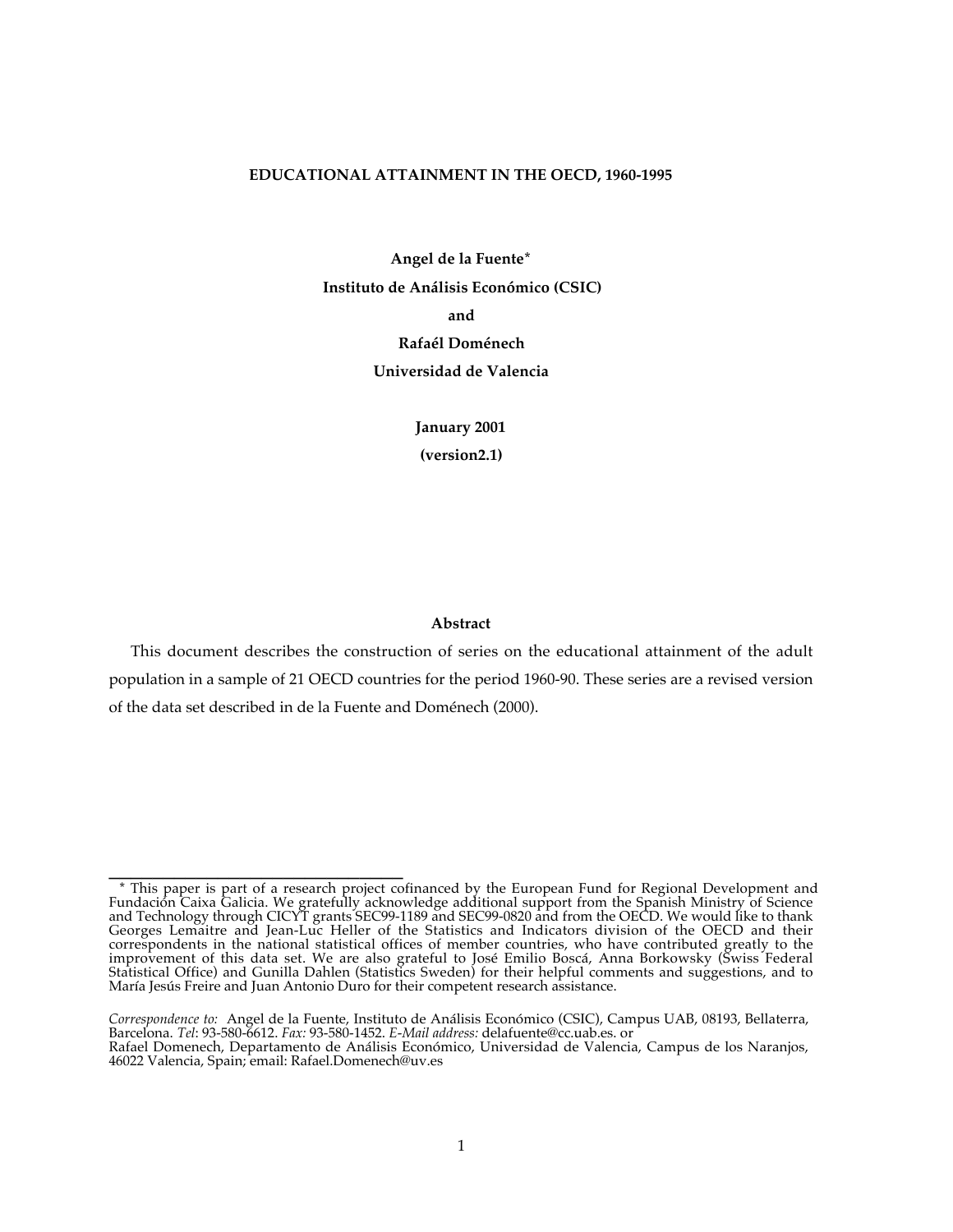# **1. Introduction**

This document describes the construction of series on the educational attainment of the adult population in a sample of 21 OECD countries for the period 1960-95. These series are a revised and partially extended version of the data set described in de la Fuente and Doménech (2000).

There are two major changes relative to our earlier estimates. First, we have incorporated a fair amount of new information supplied by the national statistical offices of around a dozen member countries in response to a request by the OECD's Statistics and Indicators Division that was accompanied by our previous paper. Second, we have extended the series to 1995 for around three fourths of the sample1 using national sources, the latest edition of *Education at a Glance* (EAG) and Labour Force Survey data supplied directly by the OECD (referred to as OECD/LFS data below). For the remaining countries, these sources do not seem to be consistent with the national data on which our series are based (at least in part because of differences in the age groups covered by them), so an extension may have to wait until the results of the current round of censuses are available. Finally, there are a few minor changes in the series that are mostly due to corrections of i) arithmetical mistakes, ii) the dates attributed to some census observations (usually by one year) and iii) changes in the duration attributed to some schooling cycles (following the indications of national statistical offices or to make them compatible with the cutoff levels in our data).

#### **2. Description of the data and notes on the estimation procedure**

We aim to provide estimates of the fraction of the population aged 25 and over that has started (but not necessarily completed) each of the levels of education shown in Table 1 (illiterates (L0), primary schooling (L1), lower and upper secondary schooling (L2.1 and L2.2) and two levels of higher education (L3.1 and L3.2)). For some countries, however, the available data may refer to a different age group or to the fraction of the population that has completed each schooling level, and it is not always possible to detect when this is the case.

We have tried (with uncertain success) to include upper-level vocational courses (ISCED 5 studies according to the international standard classification of educational attainment levels) in the first level of higher attainment. We report L0 only for the four countries where illiteracy rates are significant during the sample period (Portugal, Greece, Spain and Italy). For the rest of the sample, the lowest reported category is L1, and it includes all those who have not reached secondary school.

<sup>1</sup> Some of these estimates may change as new census data become available.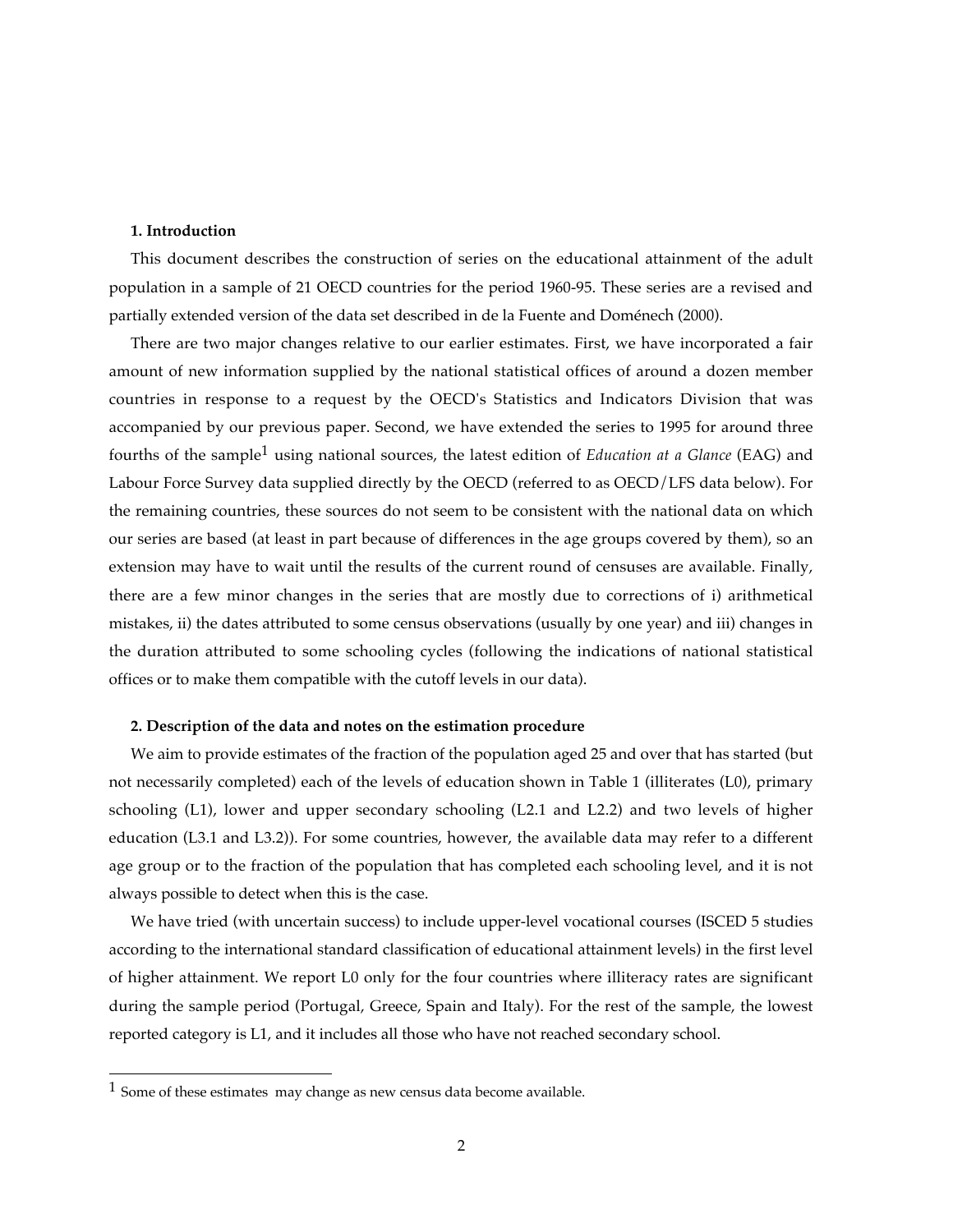## **Table 1: Attainment levels and codes**

| <b>Illiterates</b><br>Primary schooling               |
|-------------------------------------------------------|
|                                                       |
|                                                       |
| Lower secondary schooling                             |
| Upper secondary schooling                             |
| Total secondary schooling = $L2.1 + L2.2$             |
| Higher education, first cycle or shorter courses      |
| Higher education, second cycle or full-length courses |
| Total higher education = $L3.1 + L3.2$                |
|                                                       |

Our approach has been to collect all the information we could find on educational attainment in each country, both from international publications and from national sources (census and survey results and national statistical yearbooks), and use it to try to reconstruct a plausible pattern, reinterpreting some of the data if necessary. For those countries for which reasonably complete series are available, we have relied primarily on national sources. For many of the rest, we start from the most plausible set of attainment estimates available around 1990 or 1995 (taken generally from OECD sources) and proceed backwards using all the assembled information and trying to avoid unreasonable jumps in the series by choosing the most plausible figure when several are available for the same year, and by reinterpreting some of the data (as referring to broader or narrower schooling categories than the reported one) when it seems sensible to do so.2 Missing observations are then filled in a variety of ways. Where possible, we interpolate between available observations. Otherwise, we use information on educational attainment by age group in order to make backward or forward projections, or rely on miscellaneous information from a variety of sources in order to construct plausible estimates of attainment levels. We have avoided the use of flow estimates based on enrollment data because they seem to produce implausible time profiles.

A number of countries do not separate primary education from lower secondary schooling and report a single attainment level that comprises all mandatory courses. To preserve the homogeneity of our attainment categories, we have estimated the breakdown of compulsory schooling into L1 and L2.1. For some countries we have managed to find enough information to make what seemed a reasonable guess. For others, we have used data from close neighbours. In particular, we have used information for the US, Germany and Norway to estimate the breakdown in Canada, Austria and Denmark, respectively.<sup>3</sup> Finally, for those countries for which there is no obvious candidate for this role (the UK and Japan), we have used an ad-hoc regression estimate of the relevant ratio. Using those

 $^2$  For some further details on what this means in practice, see de la Fuente and Doménech (2000).  $^3$  See the country notes in Section 4 below for further details.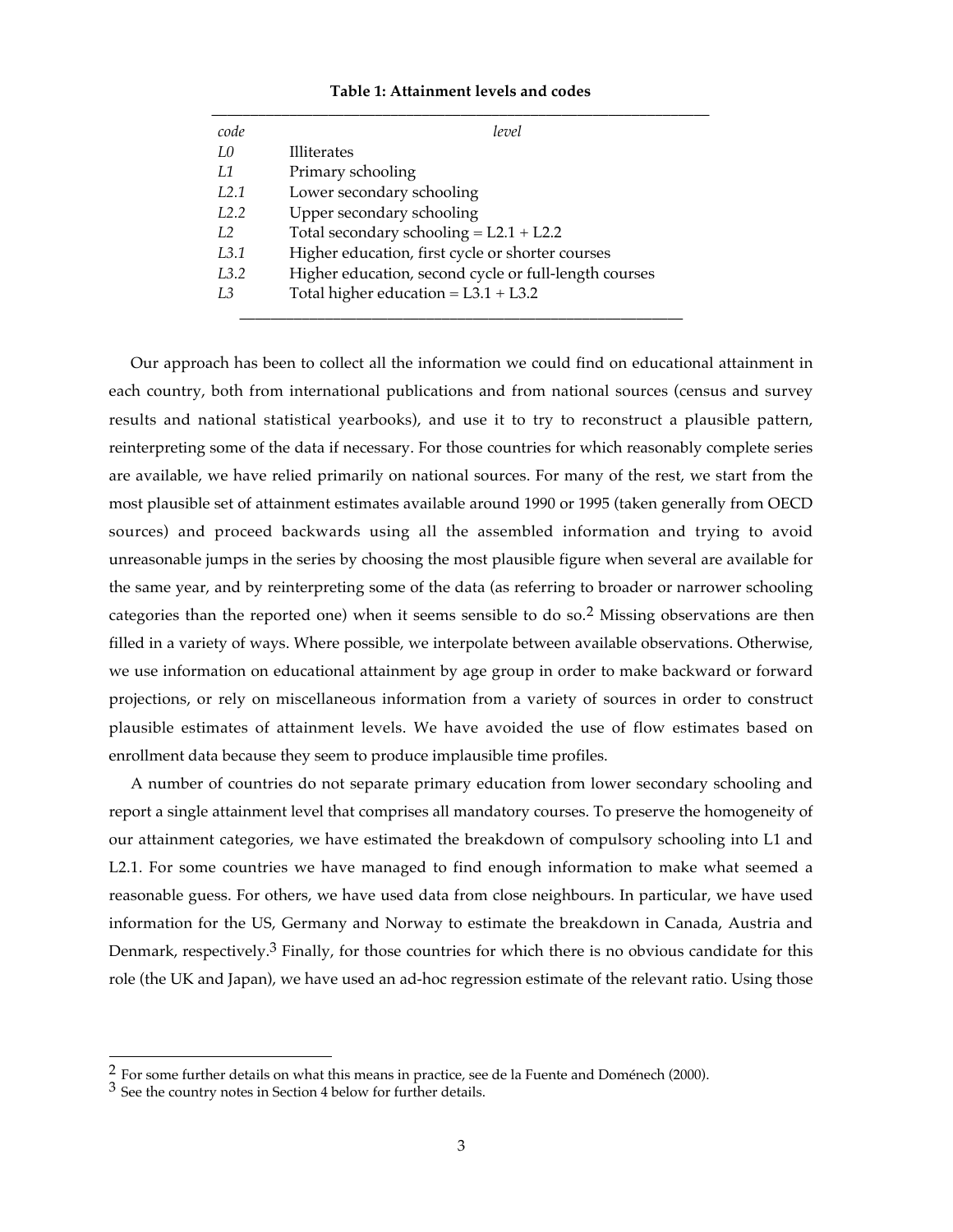countries in the sample for which there is decent direct data on L1 and L2.1,<sup>4</sup> we estimate the following equation with pooled data:

(1) L2.1/(L1+ L2.1) = 
$$
0.1730 + 0.00947
$$
 (L3+L2.2) +  $0.08272$ (L3/L2.2) -  $0.025$ \*trend adj. R<sup>2</sup> = 0.674  
(1.71) (16.23) (2.03)

where the numbers in parentheses below each coefficient are t ratios. That is, we hypothesize that those countries that are more "efficient" in getting students into the upper schooling cycles will also have greater accession rates to lower secondary schooling. Hence we specify the weight of lower secondary attainment relative to primary attainment as a function of university and upper secondary attainment and the ratio of the two, and allow it to vary systematically over time. Since the fit of the equation is reasonably good, we use it to estimate the lower secondary/compulsory attainment ratio in those countries for which this information is not available.

|                | L1             | L2.1             | L <sub>2.2</sub> | L3.1 | L3.2 |
|----------------|----------------|------------------|------------------|------|------|
| Australia      | 7              | 11               | 13               | 15   | 16   |
| Austria        | $\overline{4}$ | 8/9 <sup>a</sup> | 13               | 15   | 17   |
| Belgium        | 6              | 9                | 12               | 15   | 16   |
| Canada         | 6              | 9                | 12               | 15   | 16   |
| Denmark        | 6              | 9                | 13               | 14   | 17   |
| Finland        | 6              | 9                | 12               | 14   | 17   |
| France         | 5              | 9                | 12               | 14   | 16   |
| Germany        | 4              | 10               | 13               | 15   | 17   |
| Greece         | 6              | 9                | 12               | 16   | 16   |
| <b>Ireland</b> | 6              | 9                | 12               | 14   | 16   |
| Italy          | 5              | 8                | 13               | 15   | 18   |
| Japan          | 6              | 9                | 12               | 14   | 16   |
| Netherlands    | 6              | 10               | 12               | 16   | 17   |
| Norway         | 6              | 9                | 12               | 14   | 16   |
| New Zealand    | 6              | 11               | 13               | 15   | 16   |
| Portugal       | 6              | 8                | 12               | 14   | 16   |
| Spain          | 5              | 8                | 12               | 14   | 17   |
| Sweden         | 6              | 9                | 12               | 14   | 16   |
| Switzerland    | 7b             | 9                | 13               | 16   | 17   |
| UК             | 6              | 9                | 12               | 14   | 16   |
| <b>USA</b>     | 4 <sup>c</sup> | 8 <sup>c</sup>   | 12               | 14   | 16   |
| Mode           | 6              | 9                | 12               | 14   | 16   |

**Table 2: Cumulative years of schooling by educational level**

*- Sources:* Education at a Glance 1997 (OECD, 1998), except figures in bold type (WDI, World Bank, 1999) and in italics (national sources).

(a) The duration of compulsory schooling in Austria changed from 8 to 9 years in the mid sixities.<sup>5</sup>

( $\overline{b}$ ) The duration of L1 in Switzerland is 6 years, but the cutoff between L1 and L2.1 in our data is 8. Hence, we use the average of these two figures to calculate the average years of schooling.

 $(C)$  Set in accordance with our cutoffs for L1 and L2.1.

<sup>&</sup>lt;sup>4</sup> We exclude from the sample used in this regression Norway, Finland, New Zealand and Germany (as well as Denmark, Austria and Canada).

 $^5$  We allow for this in a crude way when computing the average years of schooling in Austria. For this calculation, we assume that the cumulative duration of L2.1 is 8 years until 1975 (since those completing L2.1 in 1965 will not enter the 25+ age group until that year). For later years, we attribute to L2.1 a cumulative duration which is a weighted average of 8 and 9 years, with the weight of the second figure set equal to the fraction of the population 25 and over in the current year that studied under the new system. The data on the age structure of the population required for the adjustment was obtained from the UN's *Demographic Yearbook* (DYB).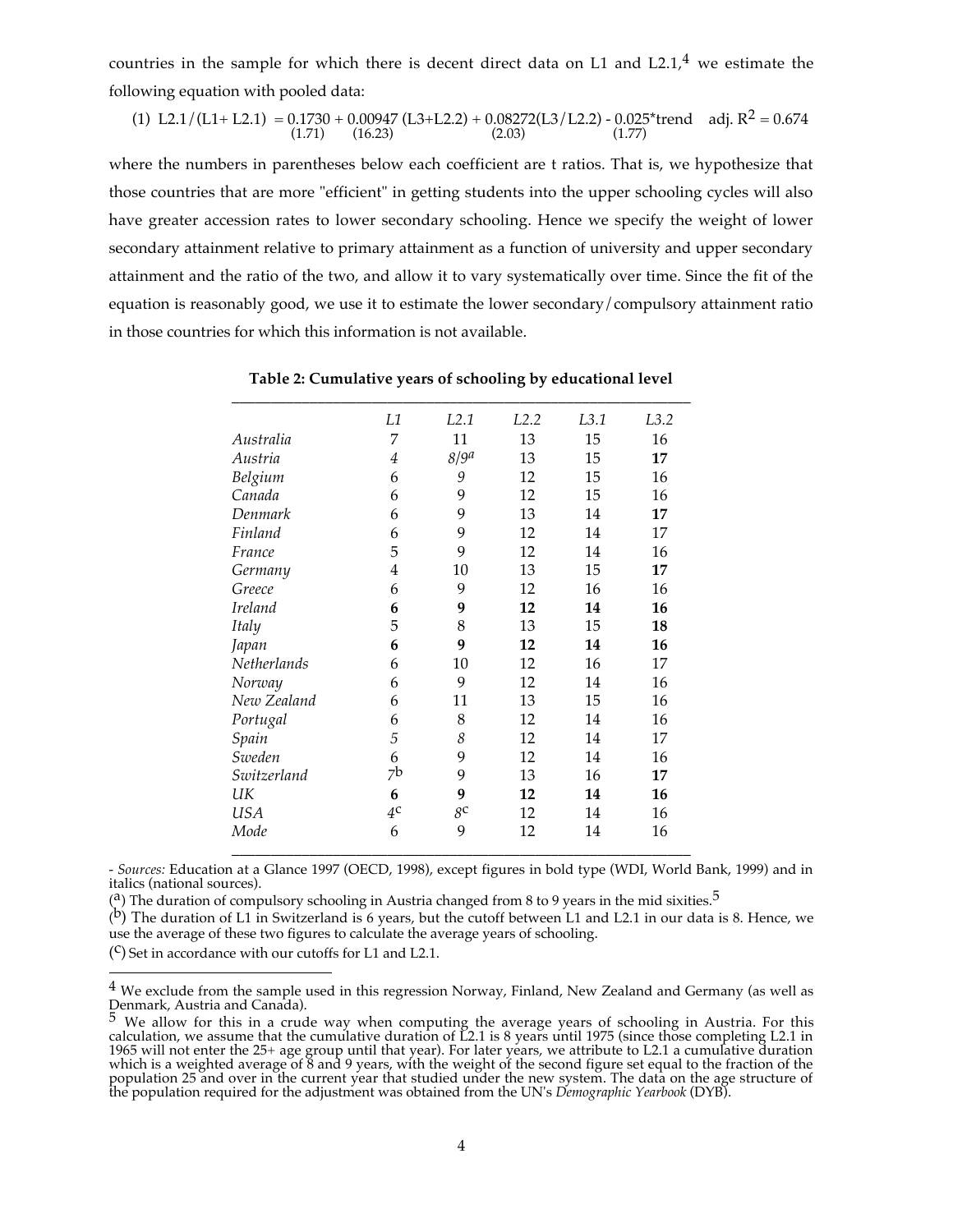Using our attainment series, we construct an estimate of the average years of total schooling for each country and period. The assumed cumulative duration of the different school cycles in each country is shown in Table 2. In constructing these series we are implicitly assuming that everybody who starts a given school cycle does eventually complete it, which is clearly not the case. Hence, our figures will be biased upward and are not strictly comparable with Barro and Lee's (1996) average schooling series, which do incorporate estimates of completion rates.<sup>6</sup>

#### **3. Some comments on data quality**

Data availability varies widely across countries. Table 3 shows the fraction of the reported data points that are taken from "direct observations" and the earliest and latest such observations available for secondary and higher attainment levels. The number of possible observations is typically either 21 or 24 for each level of schooling depending on whether the series ends in 1990 or 1995 (two sublevels and a total<sup> $\gamma$ </sup> times seven or eight quinquennial observations). In the case of Italy, there seem to be no

|                |             | secondary attainment |         | university attainment |         |         |
|----------------|-------------|----------------------|---------|-----------------------|---------|---------|
|                | direct/tot. | first                | last    | direct/tot.           | first   | last    |
|                | observ.     | observ.              | observ. | obs.                  | observ. | observ. |
| <b>USA</b>     | 24/24       | 1960                 | 1995    | 24/24                 | 1960    | 1995    |
| Netherlands    | 12/24       | 1960                 | 1995    | 12/24                 | 1960    | 1995    |
| <b>Italy</b>   | 15/24       | 1961                 | 1999    | 5/8                   | 1960    | 1998    |
| Belgium        | 13/24       | 1961                 | 1995    | 12/24                 | 1960    | 1995    |
| Spain          | 12/21       | 1960                 | 1991    | 12/21                 | 1960    | 1991    |
| Greece         | 15/24       | 1961                 | 1995    | 15/24                 | 1961    | 1997    |
| Portugal       | 12/21       | 1960                 | 1991    | 8/21                  | 1960    | 1991    |
| France         | 12/21       | 1960                 | 1989    | 12/21                 | 1960    | 1990    |
| <b>Ireland</b> | 15/24       | 1961                 | 1998    | 11/24                 | 1961    | 1998    |
| Sweden         | 9/24        | 1960                 | 1995    | 9/24                  | 1960    | 1995    |
| Norway*        | 15/24       | 1960                 | 1998    | 9/24                  | 1960    | 1998    |
| Denmark*       | 9/24        | 1973                 | 1994    | 12/24                 | 1973    | 1994    |
| Finland*       | 16/24       | 1960                 | 1995    | 21/24                 | 1970    | 1995    |
| Japan*         | 8/21        | 1960                 | 1990    | 12/21                 | 1960    | 1990    |
| N. Zealand     | 10/24       | 1965                 | 1998    | 10/24                 | 1965    | 1998    |
| $UK^*$         | 6/21        | 1960                 | 1993    | 10/21                 | 1960    | 1991    |
| Switzerland    | 15/24       | 1960                 | 1995    | 15/24                 | 1960    | 1995    |
| Austria*       | 11/24       | 1961                 | 1995    | 7/24                  | 1961    | 1995    |
| Australia      | 11/24       | 1965                 | 1997    | 11/24                 | 1966    | 1997    |
| W. Germany     | 11/24       | 1970                 | 1995    | 17/24                 | 1961    | 1995    |
| United Germany | 6/6         | 1991                 | 1995    | 6/6                   | 1991    | 1995    |
| Canada*        | 15/24       | 1961                 | 1996    | 21/24                 | 1960    | 1996    |

# **Table 3: Some summary measures of data quality**

- (\*) Countries where primary and lower secondary attainment are generally not reported separately.

 $6$  We have not used the available data on completion rates to refine our estimates because these data display numerous anomalies.

 $7$  For those countries where primary and lower secondary attainment are generally not reported separately (identified by an asterisk in Table 3), the three categories reported in the column for secondary attainment are L2.1, L2.2 and L1+L2.1 (rather than L2.1, L2.2 and L2 as in the other cases).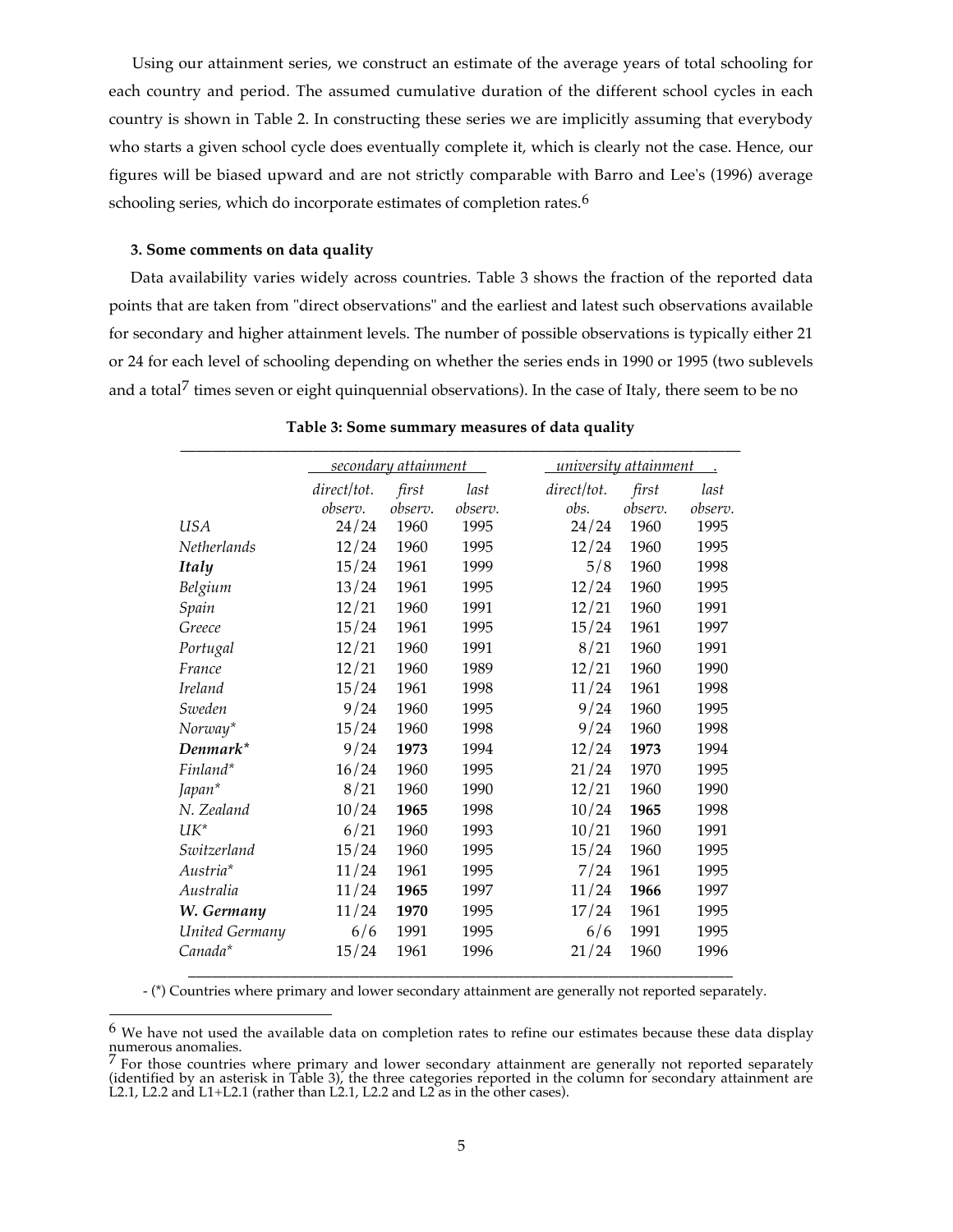short higher education courses, so the number of possible observations at the university level drops to eight. We count as direct observations backward and forward projections constructed using detailed census data on educational attainment by age group and the age structure of the population, and various "reasonable guesses" that incorporate some information from census or survey data.

As can be seen in the table, for most of the countries in the sample we have enough primary information to reconstruct reasonable attainment series covering the whole sample period. The more problematic cases are higlighted using bold characters. In the case of Italy, the main problem is that much of the available information refers to the population over six years of age. For Denmark and Germany (at the secondary level), the earliest available direct observation refers to 1970 or later. In these two cases, we have projected attainment rates backward to 1960 using the attainment growth rates reported in OECD (1974), but we are unsure of the reliability of this extrapolation.

#### **4. Detailed country notes**

## *United States*

*- Source:* U.S. Bureau of the Census (website) for 1960, 1965, 1970, 1975, 1980, 1985, 1990 and 1995.

*- Population:* 25+

*- Attainment categories:* L1 = 4 years of schooling or less; L2.1 = 5-8 years; L2.2 = 9-12 years; L3.1 = 1-2 years of college; L3.2 = more than two 2 years of college.

#### *Netherlands*

*- Source:* Dutch Statistical Yearbooks with data for 1960, 1971 and 1990 and data from the Labor Force Survey supplied by the Dutch Statistical Office (NAT2) for 1995.

*- Population:* labour force in 1960; population 15-64 in 1995; population over 14 not attending school rest of the years.

*- Attainment categories* (when not obvious how they correspond with our scheme): L2.1 = advanced elementary level (1960); L2.2 = secondary level (1960); L3.1 = semi-higher level (1960) and vocational colleges (1990).

*- Other notes:* We use linear interpolation to fill in the missing observations.

- NAT2 data was also made available for 1981, 1985 and 1990. The 1990 figures are very similar to those in the Statistical Yearbook. We have not used the data for 1981 and 1990 because they yield an implausible jump (especially for L3.2) between 1985 and 1990.

## *Italy*

*- Source:* For secondary schooling, Italian Statistical Yearbooks with census data for 1961, 1981 and 1991, DYB for 1971 and Istat's *Italy in Figures* for 1999. For university: Unesco for 1961, UN Demographic Yearbook (DYB) for 1971 and 1981 and Eduation at a Glance (EAG) for 1989 and 1998.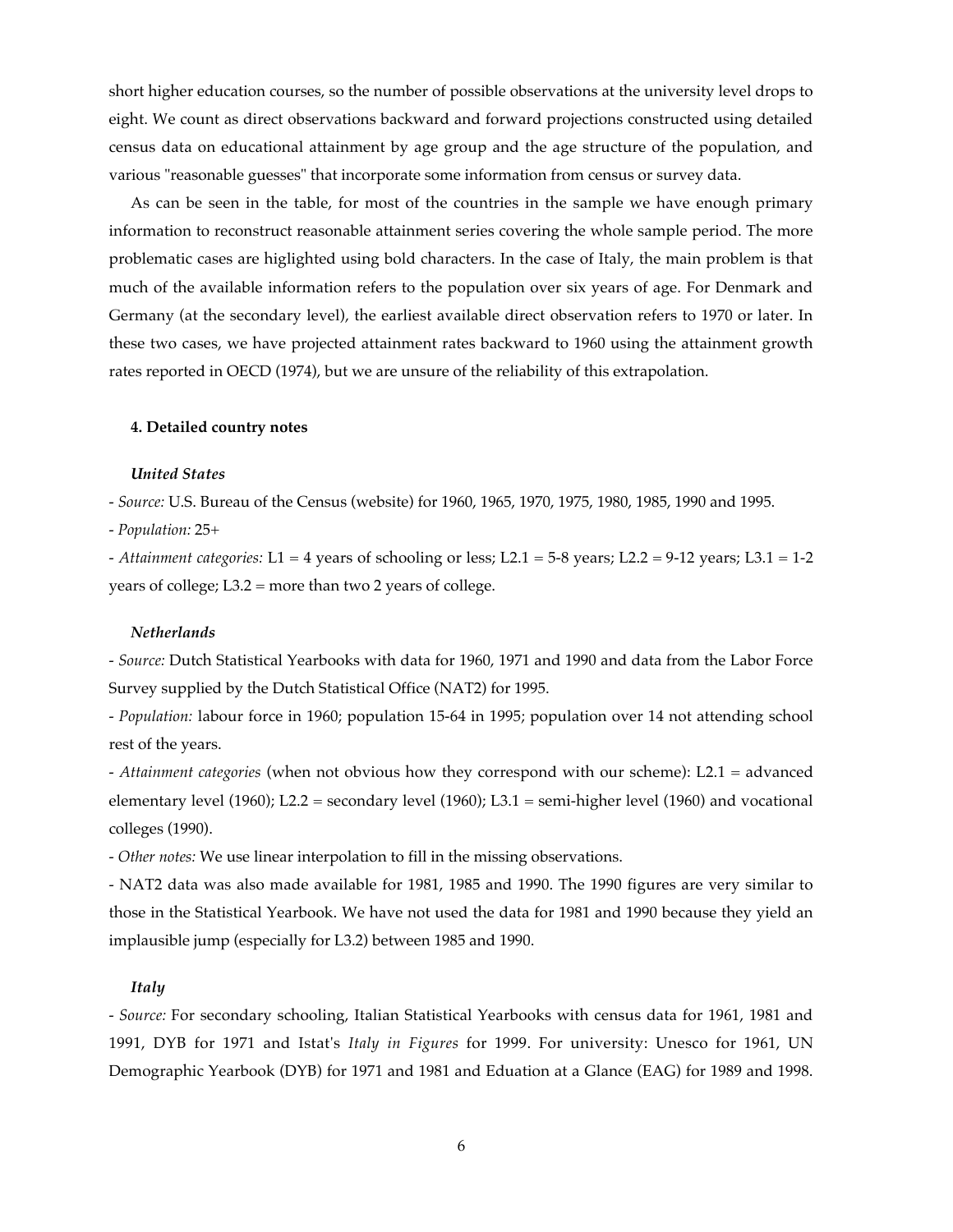For illiterates, Statistical Yearbook for 1961, 1981 and 1991, and World Development Indicators for 1970 and 1975.

*- Population:* National yearbooks and *Italy in Figures*, 6+; Unesco and DYB, 25+; EAG, 25-64.

*- Other notes:*

 *-* University: we interpolate between available observations and extrapolate back to 1960.

- We do not use the information in the national Yearbook for university attainment because this source refers to the population over 6 years of age and will therefore underestimate attainment (especially at this level).

- For 1971, DYB provides only the total secondary attainment. To estimate L2.1 and L2.2, we interpolate the ratio L2.2/L2 between 1961 and 1981 and apply it to the total. The rest of the missing observations are estimated by linear inter or extrapolation.

- For illiterates, we extrapolate to 1995 and interpolate between available observations.

- There are minor changes in the series relative to the previous version of this data set because we have corrected the date of some of the observations.

# *Belgium*

*- Source:* For secondary schooling, Belgian Statistical Yearbook with census data for 1961, 1970 and 1981, EAG for 1989 and data from the LFS provided by the OECD for 1995. For university: EAG for 89, with breakdown by level, UNESCO 1960 and DYB 1970 interpreted as L3.2, and OECD/LFS provided for 1995

*- Population:* non-student population over 15 in Yearbooks; population 25-64 in EAG; 20+ in Unesco 1960; 25+ in DYB 1970; 25-64 in OECD/LFS.

*- Other notes:*

- For 1960-81, L1 is "niveau primaire," L2.1 is "niveau secondaire inférieur inachevé et niveau secondaire inférieur," L2.2 is "niveau secondaire supérieur et enseignement normal inférieur" plus "enseignement artistique."

- Because it refers to the non-student population over 15, we do not use the Yearbook data for university attainment. We do, however, use the ratio L3.2/L3 in these data to estimate L3 from available data on L3.2 in 1960 and 1970, and from the estimate of this number (by interpolation) in 1980. In the Yearbook, L3.1 refers to "niveau supérieur non universitaire" and L3.2 to "niveau universitaire et assimilé."

- In 1995 we take total L2 from OECD/LFS but do not respect the reported L2.1 and L2.2 because they would generate an implausible jump (possibly due to changes in classification criteria with the change to the new ISCED classification). Instead, we apply the ratio L2.1/L.2 from 1989 to the reported L2 to estimate L2.1 and L2.2.

- Census data (for 25+) supplied by the Belgian Statistical Office show important discrepancies with the Yearbook secondary attainments and our estimates of higher attainment. Part of the discrepancy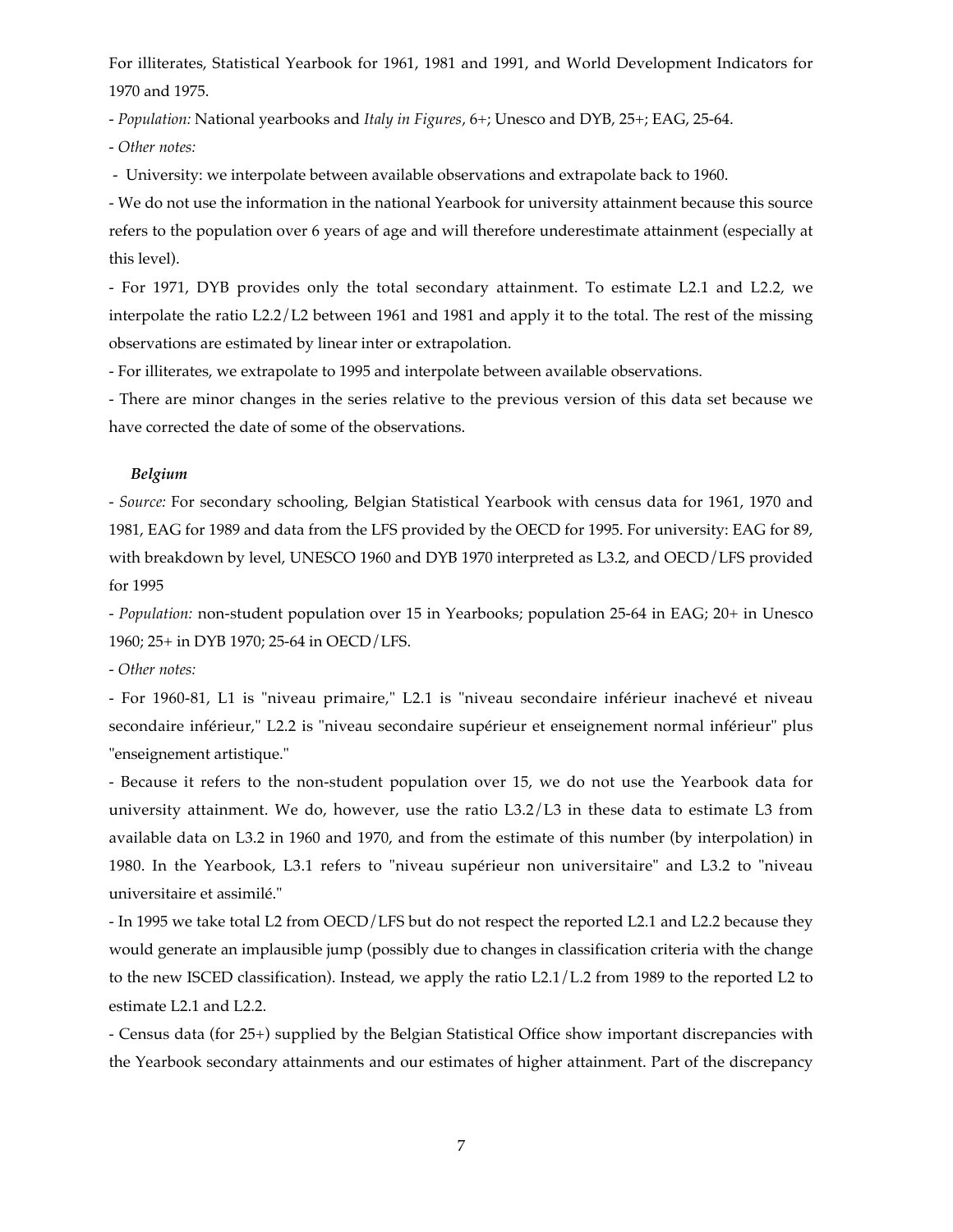may arise because these data seem to attribute to each level only those who have completed it and because of differences in the type of studies attributed to L2.1 and L2.2.

#### *Spain*

*- Source:* National census data for 1960, 1970, 1981 and 1991.

- *Population:* 25+
- *Other notes:*

- The 1960 census does not give very detailed information or a breakdown of results by age group, and its results appear implausible in the light of latter data. Hence, we do not use this source (except for illiterates), and construct attainment estimates for 1960 using the 1970 census (which gives a very fine breakdown by age), and the actual age structure of the population in 1960. We interpolate to estimate missing observations.

- The series is not extended to 1995 because the available data (from EAG and OECD/LFS for 1998 and 1995) do not seem compatible with the national data used to construct the series.

#### *Greece*

*- Source:* National census data for (1961, 1971), 1981 and 1991. For university we also use EAG with data for 1997, and for secondary data from the LFS supplied by the OECD for 1995.

*- Population:* Census, 25+; EAG and OECD/LFS, 25-64.

*- Attainment categories;* L3.1 = with certificate of intermediate school + attended a higher or intermediate school; L2.1 = have finished at least the third degree of secondary education; L1 = complete or incomplete primary or no schooling but literate; L0 = illiterate. For EAG in 1997 we include the reported figure for ISCED4 in L2.2.

- *Other notes:* The 1981 census has a finer breakdown by age and level than the previous ones. We project it backward using the observed age structures in 1961 and 1971. The results are compatible with the original census data for those years but more detailed. We interpolate to estimate missing observations.

- For illiterates, we extrapolate to 1995 and interpolate between available observations.

- The estimates for 1995 should be considered tentative, as the EAG and OECD/LFS data for this year imply relatively large changes in attainment levels since 1991 and the population of reference changes.

#### *Portugal*

*- Sources:* For university: Unesco in 1960, 1970 and 1981 (25+) interpreted as L3.2; OECD (1995) for 1991 and DYB for 1960 interpreted as L3. For secondary educaton: Unesco in 1960 interpreted as L2.2; DYB in 1960 and Unesco in 1970, 1981 and 1991 for L2. For illiterates (L0), World Development Indicators (WDI).

*- Population:* 15+ in WDI, 25-64 in OECD (1995) and 25+ in Unesco and DYB.

*- Other notes:*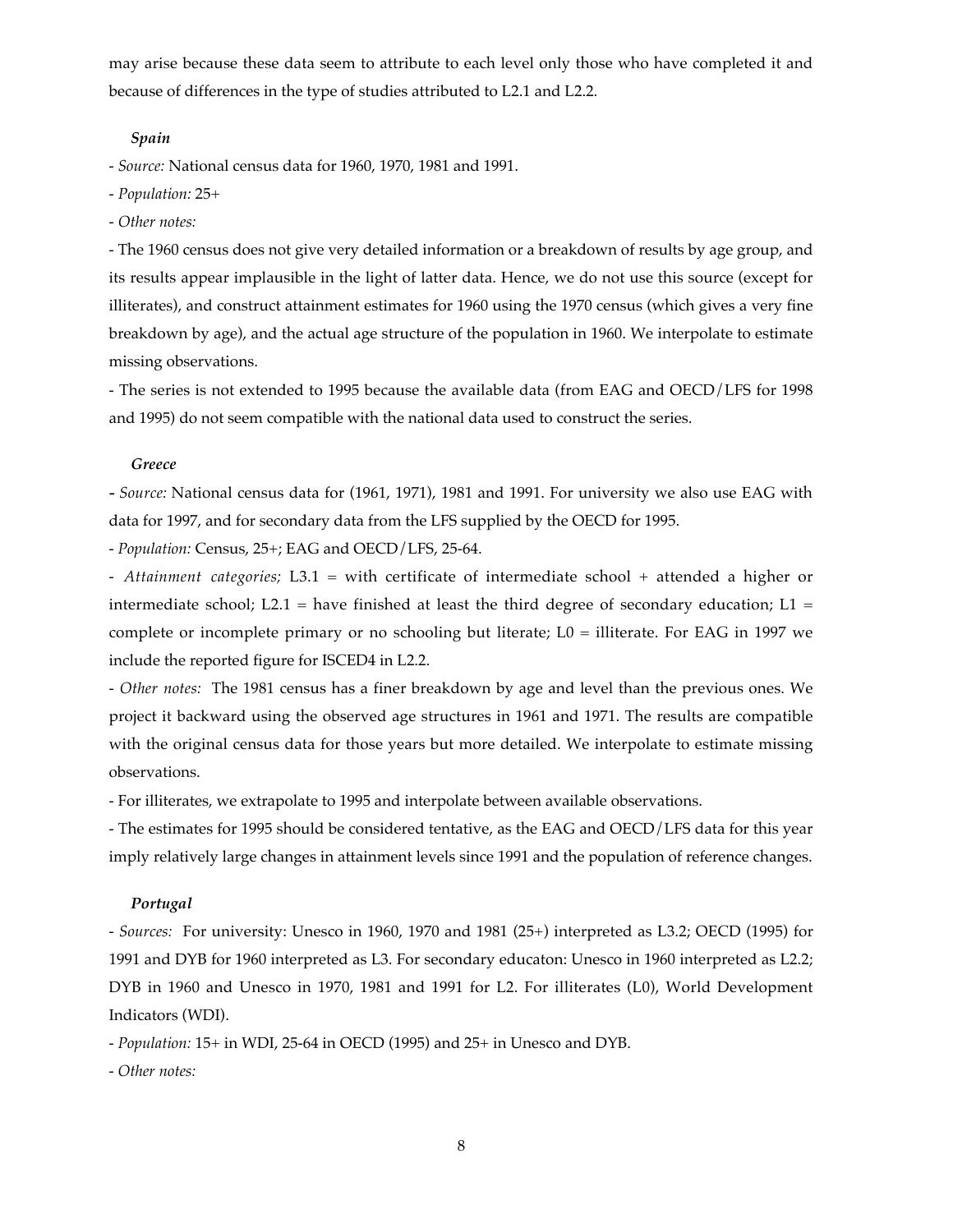- University: We have observations for both L3.1 and L3.2 in 1960 and 1991. We calculate the ratio L3.2/L3 in these two years and interpolate it to 1970 and 1981, where we have Unesco observations that we interpret as L3.2. Using the interpolated ratio and these observations, we estimate L3.1 and L3. Finally, we interpolate for the rest of the years.

- Secondary: We have an observation for L2.1 and L2.2 in 1960, and can obtain another one in 1991 applying the ratio L2.2/L2 in OECD (1995) to the total L2 given in Unesco (which refers to the desired age group). We interpolate the ratio L2.2/L2 between 1960 and 1991 and apply it to available data on L2 to estimate its breakdown. We interpolate for the rest of the years.

- The series is not extended to 1995 because the available data (from EAG and OECD/LFS for 1998 and 1995) do not seem compatible with the national data used to construct the series.

#### *France*

*- Sources:* National census for (1960), 1968, 1975 and 1990 and EAG (for 1989).

*- Population:* 25+ not attending school in census data and pop. 25-64 in EAG.

*- Attainment categories* in 1968. L2.1 = CEP, examen de fin d'apprentissage artisanal or certificat de fin de stage de la FPA; L2.2 = BEPC, BE, BEPS, CAP, BEI, BEC, BES, BEH, BEA, etc; L3.1 = bac ou brevet superieur, brevet des ENP, brevet de technicien, etc., autres diplomes; L3.2 = superieur au bac complet.

*- Other notes*: Data for 1960 are backward projections using 1968 attainments by age group and the age structure of the population in 1960. The 1990 Census seems to be missing secondary vocational qualifications, so we use EAG for 1989 instead at the secondary level.

- The series is not extended to 1995 because the available data (from EAG and OECD/LFS for 1998 and 1995) do not seem compatible with the national data used to construct the series.

## *Ireland*

*- Sources:* 1966 national census; Unesco for 1981 and 1991; EAG with data for 1998 and OECD (1995) for ratios L2.2/L2 and L3.2/L3.

*- Population:* 25+ except OECD (1995) and EAG where it is 25-64.

*- Other notes:*

- Figures for 1961 are estimated by a backward projection of the 1966 census data on attainment by age group using the age structure of the population in 1961.

- Census and survey information does not allow a breakdown of L3 and L2 into first and second cycles. We estimate this breakdown using data from OECD (1995). For L2 we have L2.1 and L2.2 in 1991 from Unesco. OECD (1995) gives this ratio by age group; we observe that the ratio L2.1/L2.2 stabilizes for the older age groups around 0.54, which we take as the 1960 value, interpolate this ratio between the two observations and apply the result to our L2 series to recover L2.1 and then L2.2. To recover L3.1 and L3.2 we proceed in a similar way, we use the ratio L3.1/L3 in OECD 1995. Since this ratio does not change much with age in this source, we keep its value constant over time.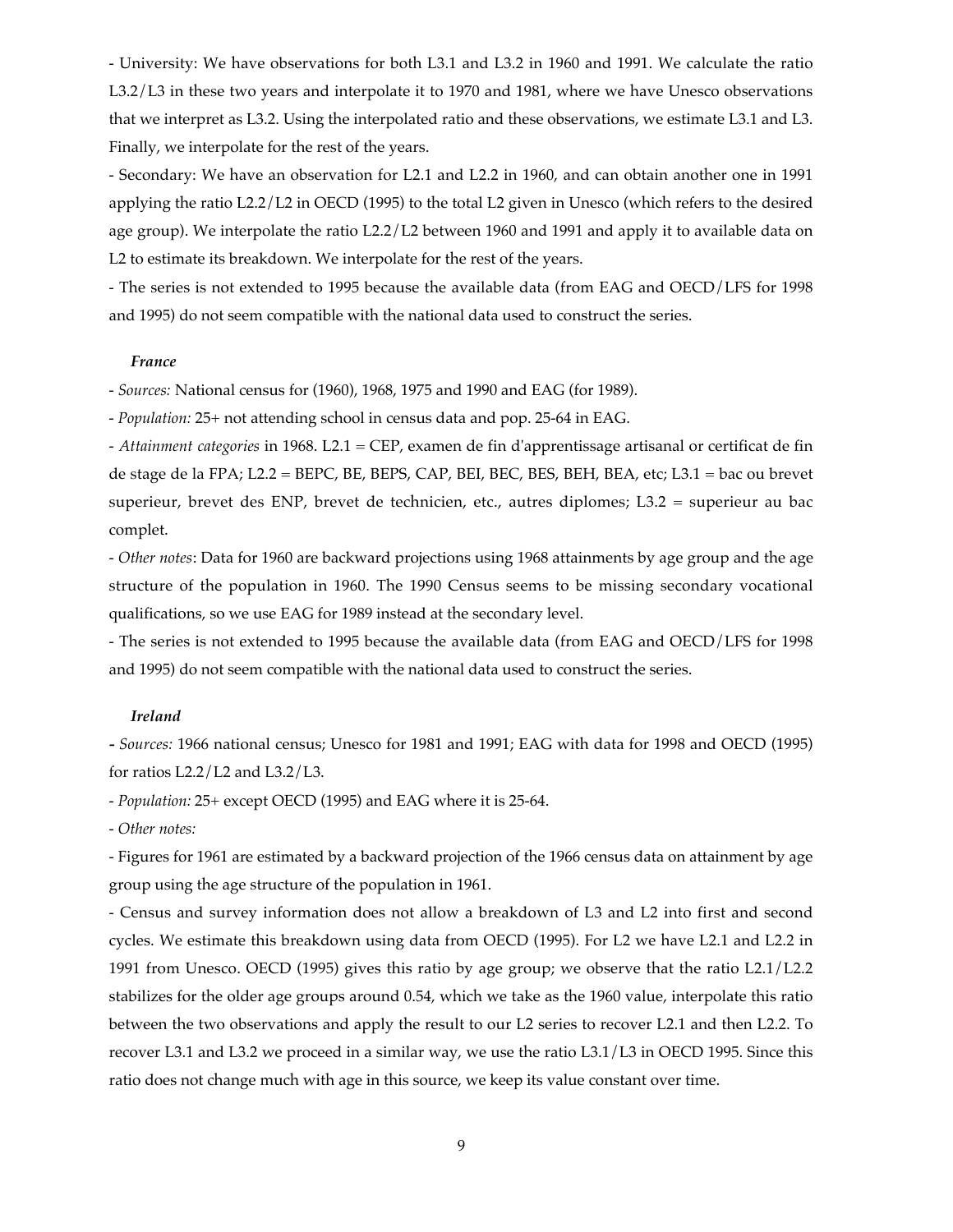- The remaining missing observations are filled in by interpolation. The figures for 1960 are extrapolations from 1961 and 1966 estimates.

#### *Sweden*

We use data provided by Allan Nordin of Statistics Sweden on the educational composition of the population 25+ for 1995 (from the Education Register). We refer to these data below as NAT2.

*- Sources:* National Statistical Yearbook for 1970 and NAT2 for 1995.

*- Population:* 25+, (estimated in 1970).

*- Other notes:*

- The earliest available disaggregated data is for 1970 and refers to the population aged 25-60. We want to use this information (and census data on the age structure of the population) to estimate attainment in the same year and in 1960 for the population 25+. First, we extrapolate attainment rates to older cohorts in 1970 as follows. Let F3544 and F4559 be the fraction of the population aged 35-44 and 45-59 which has attained a given level of education. Then, we estimate F6075 and F75+ as follows:

 $F6075 = F4559 + 0.5* (F4559 - F3544)$ 

 $F75+ = F4559 + (F4559 - F3544).$ 

With this, we can estimate attainments for ages 25+ in 1970, using the age structure of the population in that year. Next, we estimate 1960 using the same information and the age structure in 1960.

- For 1995 we use NAT2. Following the ISCED classification, we take as our measure of L1 attendance to compulsory schooling of a duration of less than 9 years.

- We interpolate to estimate missing observations.

- We disregard the OECD/LFS data because they seem implausible in view of the available Census and Education Register observations, and the Education Register observations for 1980 and 1985 because they are known to significantly understate the educational level of the population.

#### *Norway*

*- Source:* Statistics Norway website for 1960, 1970, 1975, 1980, 1985, 1990, 1992 and 1998 and OECD/LFS data for L1 in 1995.

*- Population:* 16+, except for OECD/LFS which is 25-64.

*- Other notes:*

- We interpolate between 1992 and 1998 to estimate 1995.

- Statistics Norway does not disaggregate compulsory education into L1 and L2.1 or tertiary achievement into L3.1 and L3.2. We estimate these categories as follows.

- To estimate L3.1 and L3.2: We have data on these two categories in 1988 for all Scandinavian countries from *Education in Nordic Countries* (1994). We compute the quotient L3.1/L3 for Norway and Sweden and the ratio between them. We then apply this ratio to the Swedish L3.1/L3 series to estimate the Norwegian ratio for all years and use it to recover L3.1 and L3.2.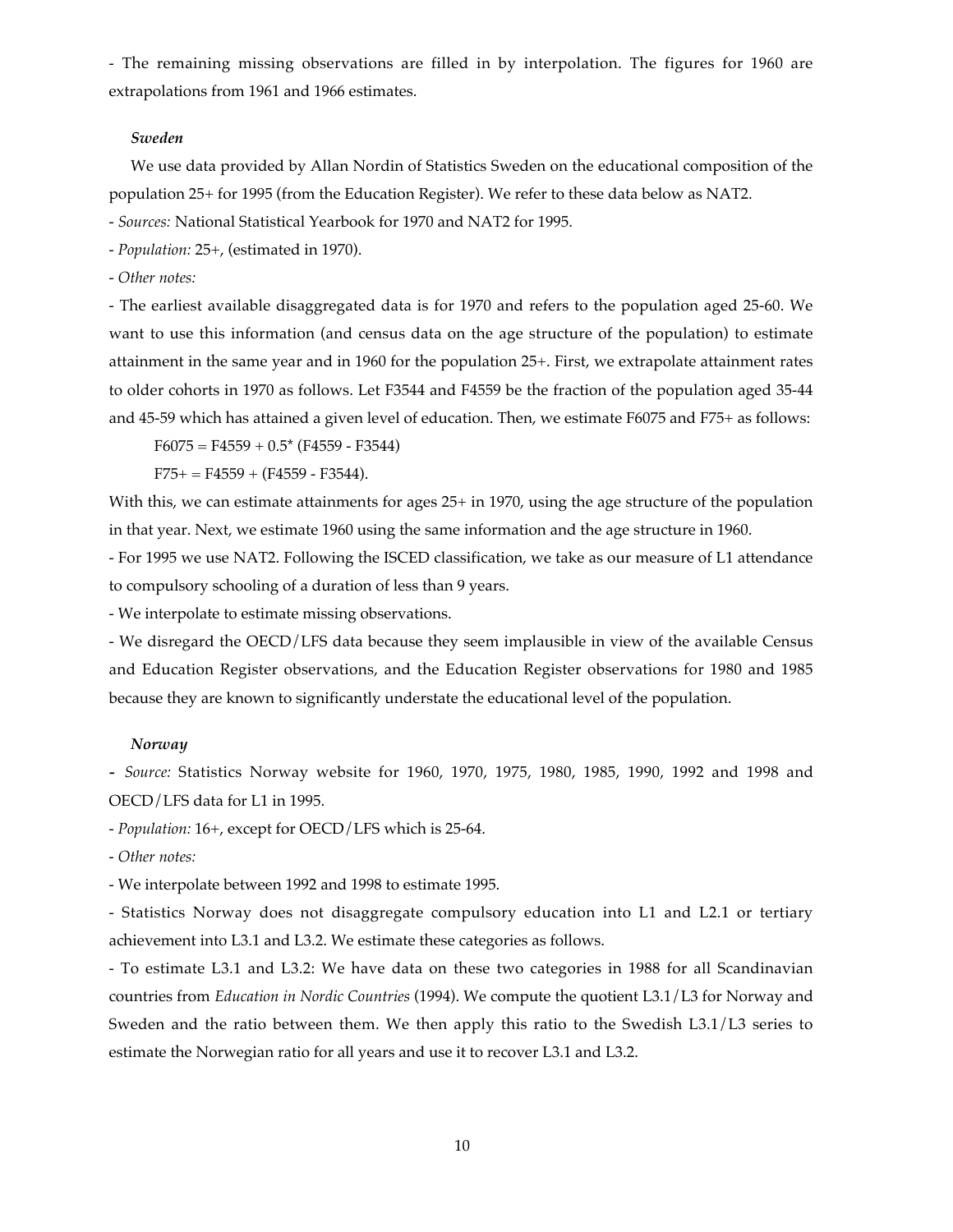- Labour Force survey data supplied by the OECD gives a value of 1.54 for L1 in 1995. This coincides approximately with the reading for the 35-44 age group. For 1975 we assume L1 to be equal to the value observed for the 55-64 age group in 1995 (1.88). We then interpolate and extrapolate between these two figures to estimate missing years.

#### *Denmark*

*- Sources:* Danish Statistical Yearbooks with data for 1983, 1988, 1991 and 1994 and OECD (1974) for attainment growth rates between 1960 and 1971.

*- Population:* 25-62 or 25-69 not currently enrolled in educational institutions.

- *Other notes:*

- National sources and OECD report only L1+L2.1 (compulsory education). To separate them we use our estimate for L1 in Norway.

- Figures for 1973 are a backward projection using attainment data by age in 1983 and the age structure of the population in 1971. We then extrapolate back to 1970 using the 1973 and 1983 observations. Finally, we use the annual growth rate of attainment between 1960 and 1971 reported in OECD (1974) to estimate 1960 levels of L3 and L2.2 (We use the growth rate of attainments, which is recovered from the original data on average years of schooling by level. It coincides with the original for L3 but not for L2.2 since people with university schooling also have secondary training and we have to subtract them from the total to get those whose maximum attainment level is secondary).

- Backward projection for 1973: The 1983 disaggregation by age stops with the group 60-62. We estimate attainments for the 63-64 population by extrapolating the change between the previous two age groups and weighting it for the "length of the period", and reconstruct attainment for the 60-64 age segment. Then we extrapolate backwards again from consecutive age groups of the same length but assuming that at each step the change in the achievement ratios drops to one half for each category (This is half way between extrapolating and attributing to the oldest group in the population the achievement of the last observed age subgroup).

- Figures for 1995 are an extrapolation using data for 1991 and 1994.

- 1988 Statistical Yearbook secondary attainment figures look implausible and are ignored.

- Tertiary is broken down into three groups: post-secondary vocational (isced5), short university courses and full-length university degrees. We report the sum of the first two groups as L3.1.

- When computing the share of the population with each level of attainment, we disregard the "not stated" category (which is equivalent to imputing them to all attainment levels in proportion to their weight in those who answered the survey). This is consistent with the recommendation of the Danish Statistical Office. For 1994, the original data includes "not stated" together with L1+L2.1. We have estimated their number (by assuming that their weight in the total population 25+ not currently enrolled in school is the same as in 1991) and subtracted them from L1+L2.1 before computing percentages.

- The 1998 data from EAG does not seem compatible with our series.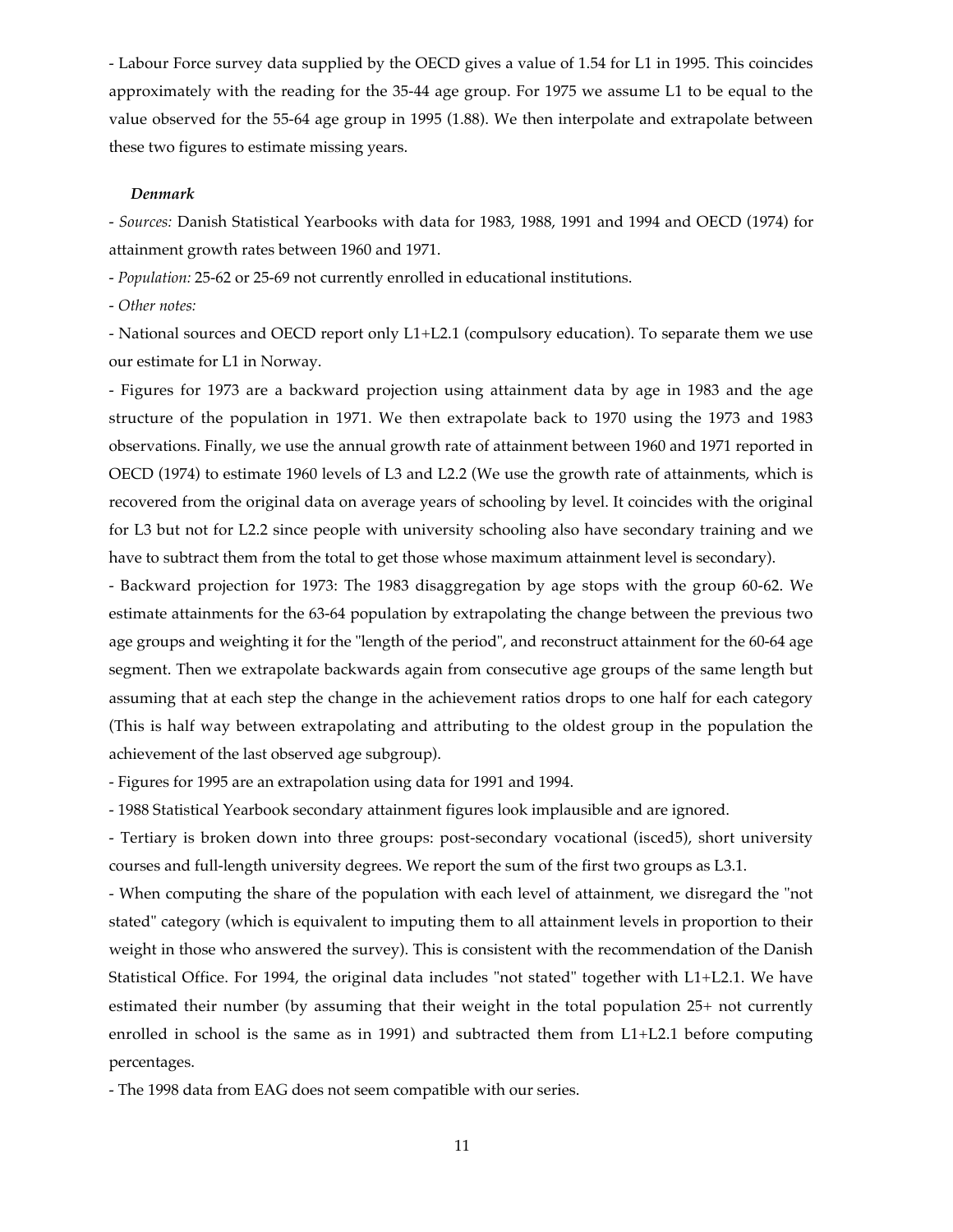## *Finland*

*- Sources:* For 1970-95, we use data provided by Alia Repo of Statistics Finland. These data are obtained from the Register of Completed Education and Degrees and their breakdown by levels is compatible with our own except that L1 and L2.1 are grouped together. We also use data from UNESCO on L3 for 1960 and 1970, and on L2, interpreted as L2.2 for 1960, from the DYB for L2 in 1960 and from EAG for L2.1 in 1990.

*- Population:* 25+ for 1970-95; EAG is 25-64; Unesco and DYB, 25+.

*- Other notes:*

- The Statistics Finland data seem to refer to people who have completed (rather than started) each educational level.

- To extend the L3.1 and L3.2 series back from 1970 to 1960 we use the growth rate implied by the Unesco L3 readings for these two years. We then interpolate between 1960 and 1970 to estimate 1965. We cannot use the Unesco readings directly because their 1970 values seem inconsistent with the national data. The UNESCO data falls in between the national readings for L3.2 and L3. They may refer either to started, rather than completed, upper-level university studies or to some definition of university attainment that includes some but not all of the studies that we are including in L3.1.

- To complete the L2.2 series we use UNESCO's L2 reading for 1960, interpreted as L2.2 and interpolate between this observation and the one in 1970 to estimate L2.2 in 1965.

- To complete the L1+L2.1 series and separate the two attainment categories we proceed as follows. For 1990, EAG gives us an estimate of L2.1. For 1960, we estimate L2.1 as the difference between the L2 in DYB and the Unesco observation for L2 that we interpret as L2.2. We then calculate L1+L2.1 for 1960 and interpolate between this year and 1970 to estimate L1+L2.1 in 1965. Next, we calculate the ratio L2.1/(L1+L2.1) for 1960, and 1990, interpolate it for missing years and extrapolate it to 1995. Using this ratio and the observed or estimated value of L1+L2.1, we estimate L2.1 in missing years and complete the series.

#### *Japan*

*- Sources:* We use data supplied by Takao Ito of Japan's Statistical Office. The original source are the national censuses of 1960, 1970, 1980 and 1990. They provide information on L1+L2.1, L2.2, L3.1 and L3.3 for each census years.

*- Population:* 25+

*- Other notes:*

- We include in each educational level all those who have either completed it or are currently enrolled in it. For 1960 and 1970 we only have the total number of people over 25 who are currently enrolled in some educational institution, but we do not know the breakdown by level. To estimate it, we use the shares of each level in total enrollment in 1980.

- We interpolate between available observations to estimate missing ones.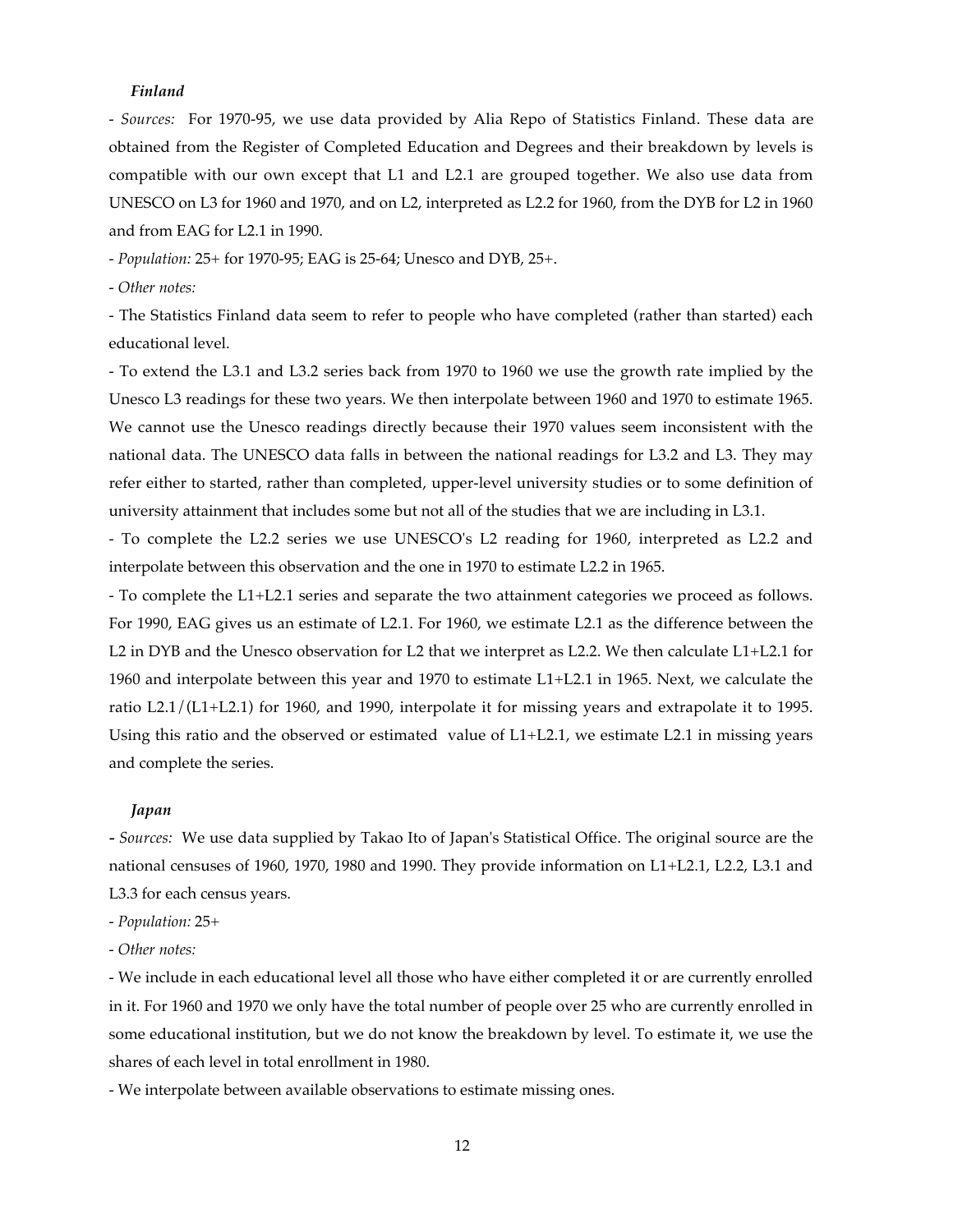- To disaggregate L1 and L2.1 we use a regression estimate of the ratio L1/(L1+L2.1). See Section 2 for a more detailed description of the procedure.

- The series is not extended to 1995 because the available data (from EAG and OECD/LFS for 1998 and 1995) do not seem compatible with the national data used to construct the series.

## *New Zealand*

*- Sources:* Higher education: Statistical Yearbook for 1965 and 1970, interpreted as L3.2, and for 1975 and 1981, interpreted as L3; OECD (1995) for 1992 and EAG for 1998 with full breakdown. Secondary schooling: Statistical Yearbook for 1965; for 1981 we use the DYB and add to this source's reported L2.2 part of Barro and Lee's (1996) L3, as explained below. For 1992 we use OECD (1995), adding to L2.2 part of Barro and Lee's L3.1, as above. For 1998 we use EAG.

*- Population:* 25+ except OECD (1995) and EAG where it is 25-64.

*- Other notes:*

- Higher education: We interpolate L3.2 between 1970 and 1992, compute the ratio L3.2/L3 for 1975 onwards and extrapolate this ratio back to recover L3 and its breakdown in 1965 and 1970. Finally, we extrapolate backward L3 and the ratio L3.2/L3 to estimate attainments in 1960. We assume the difference between Barro and Lee's L3 and our estimate is part of L2.2 and add it to that category.

- Secondary education: For L2, we interpolate between 1965, 1981 and 1992, and extrapolate backward to 1960. We compute the ratio L2.2/L2 in 1981 and 1992 and interpolate it between these years. We assume this ratio remains constant for all years before 1981 and use it to break down L2 into its upper and lower levels.

- For 1995 we interpolate between 1992 and 1998. EAG does not break down L1 and L2.1. We assume the ratio L1/(L1+L2.1) remains constant at its 1992 value.

- The estimates for 1995 should be considered tentative.

# *UK*

Peter Scrimgeour and Wilma Schofield, of the Education and Children Statistics service of the Scottish Executive, provide data for Great Britain obtained from the 1971, 1981 and 1991 censuses for L.1+L.2, L3.1 and L3.2 and additional series for 1985 and recent years based on the Labour Force Survey (NAT2).

*- Sources:* For higher education, in 1960 Unesco interpreted as L3.2; in 1971, 1981 and 1991 L3.1 and L3.2 from NAT2 (with Census data). For secondary attainment: Unesco for 1960 and 1970 interpreted as L2.2, and NAT2 (from Labor Force Survey data for the entire UK for 25+) for 1993.

*- Population:* NAT2 25+, UNESCO 25+.

*- Other notes:*

- Higher education: We interpolate L3.2 between 1960 and 1991 to recover the full series, and L3.1 between 1971 and 1991. We then compute the ratio L3.1/L3.2 in 1971 and 1981, extrapolate it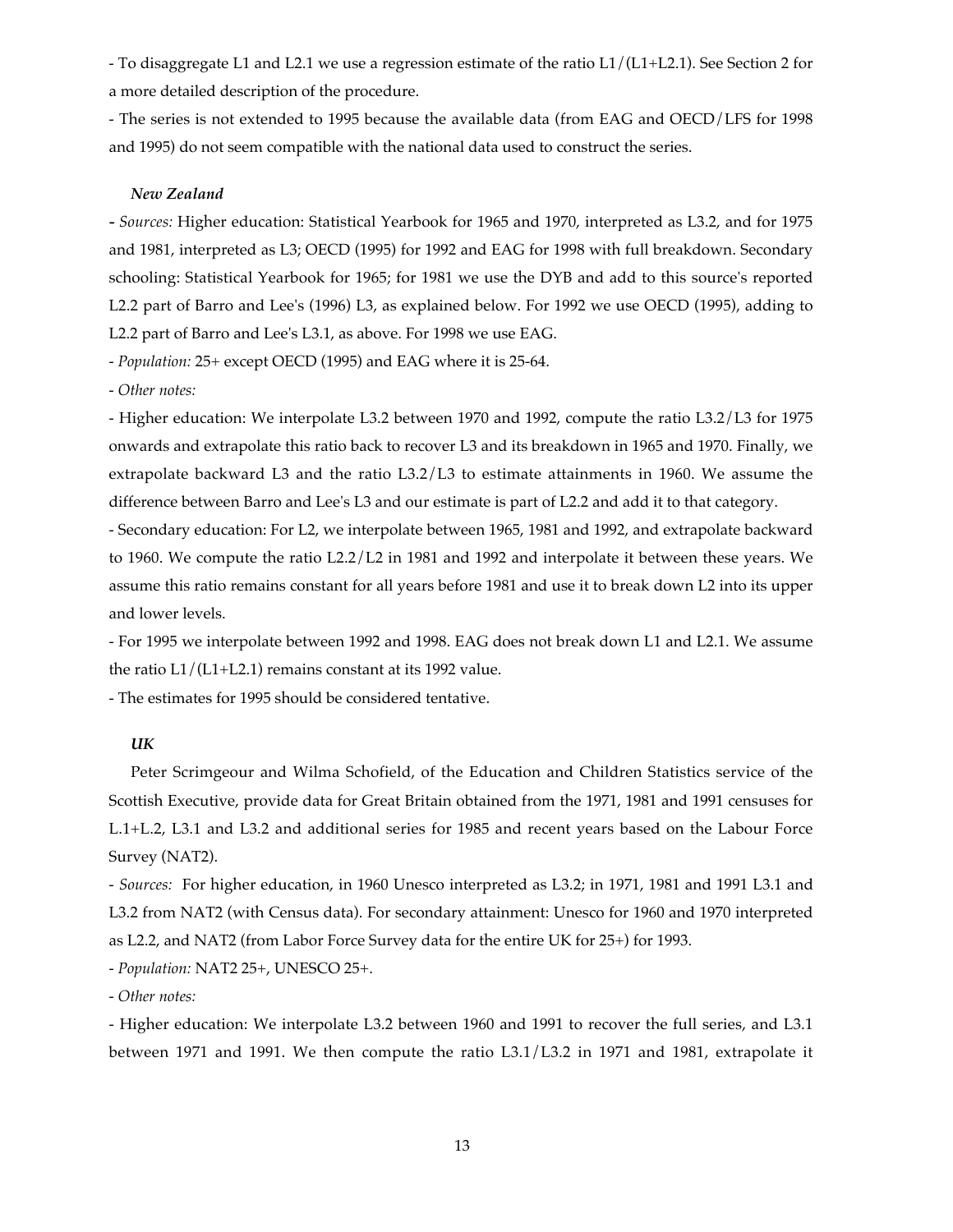backward to 1961 and use it with the observed L3.2 to estimate L3.1 in that year. Finally, we interpolate to estimate L3.1 and L3.2 in 1965 and 1970.

- Secondary education: We interpolate between available observations to complete the L2.2 series. To construct L2.1, we use a regression estimate of the ratio L2.1/L1+L2.1.

- The series is not extended to 1995 because the available data (from EAG and OECD/LFS for 1998 and 1995) do not seem compatible with the national data used to construct the series. The NAT2 Census and Labour Force Survey observations for around 1990 look very different from each other in terms of university attainment. We stick with the census data and do not use the LFS series to extend the data to 1995.

## *Switzerland*

We reproduce with only minor adjustments the estimates supplied by Anna Borkowsky, from the Swiss Federal Office of Statistics for 1960, 1970, 1980, 1991 and 1995. To estimate attainment levels in 1965, 1975, 1985 and 1990, we interpolate between the closest available years.

*- Sources:* Censuses of 1960, 1970 (harmonized version) and 1980 (harmonized version), Labor Force Surveys for 1991 and 1995, and 1994 survey for IALS.

*- Population:* 25+

*- Other notes:* The estimates include vocational training at the appropriate level. The cutoff between L1 and L2.1 is set at 8 years of schooling (9 being required for inclusion in L2.1). The 1994 IALS survey contains rather detailed data disaggregated by age group which is used to construct backward extrapolations and to make several corrections or refinements of the data provided by other sources.

#### *Austria*

*- Sources:* University, Unesco for 1961, 1971, 1981 and 1991 interpreted as L3.2 and 1995 Microcensus for L3.1 and L3.2. Secondary, L2.2 from the Austrian Statistical Yearbook for 1961, 1971, 1981 and 1991 and the 1995 Microcensus.

*- Population:* Unesco, 25+; microcensus, 15+; Austrian Statistical Yearbook, 16+.

*- Other notes:*

**-** University: We use the ratio L3.1/L3.2 from the 1995 microcensus (which does not vary significantly across age groups) to estimate L3.1 in years before 1995. Our guess for L3.1 in the 1995 microcensus is called "secondary technical and vocational" and lasts 5 years, two more than other upper secondary categories. We don't use the Austrian Statistical Yearbook series for university schooling because it refers to the population 16+ and will tend to underestimate tertiary attainment.

- Secondary: For 1961-91, we guess that reported L2.2 includes our estimate of L3.1, so we subtract it from reported L2.2 to obtain the final estimate. For L2.2, we interpolate between available observations and extrapolate backward from 1961 to 1960. To estimate L2.1, we use the L2.1/(L1+L2.1) ratio for Germany until 1985. For 1995 we have direct Austrian data on L1 from the Microcensus and for 1990 we interpolate L1 between 1985 and 1995.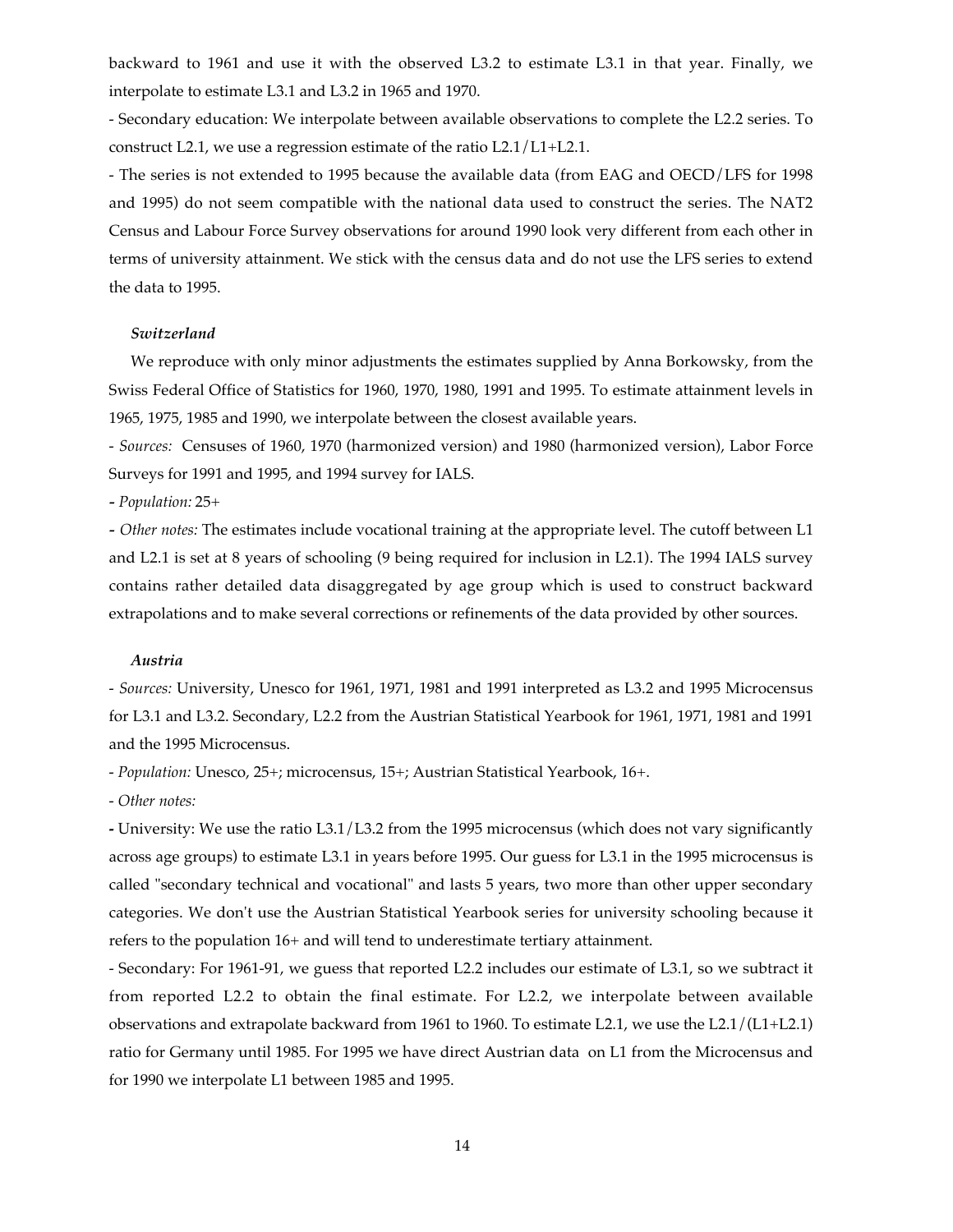#### *Australia*

*- Sources:* University, in 1966 Unesco (as reported in Barro and Lee for 1965) interpreted as L3.2; in 1971 Unesco (as reported in Barro and Lee for 1970) as L3, and in 1982, 1992 and 1997 Year Book Australia 1994 as explained below (YBK). Secondary: For 1966 we use as L2 Unesco minus our estimate of L3.1; for 1971 Unesco as L2, for 1982, 1992 and 1997 YBK.

*- Population:* 25+ (for YBK it is 25-69 in 1992).

*- Other notes:*

- Year Book Australia 1994 gives data on the educational attainment of the population 15-69 not attending school broken down by age group in 1992. These data is roughly consistent with EAG figures for 1991 provided we allocate "trade qualifications" to L2.2. Under the same condition, the data is also roughly consistent in terms of the breakdown between those with and without post-school qualifications and the weight of L3.2 with 1991 Census data supplied by Philip Everingham of the Australian Bureau of Statistics, after we correct the latter source for an estimate of the population attending school using YBK data for 1991. The share of L3.1 and trade qualifications in the latter source is much lower than in the YBK, but this may be because a large fraction of those reporting postschool qualifications in the Census data are reported under "not classifiable" and "not stated." Since the Yearbook data contain additional detail on the breakdown by levels and ages, we have relied primarily on it for our end-of-period estimates.

For 1992, we use the breakdown given in the Year Book for the 25-69 population not currently attending school as follows: L3.2 = degree; L3.1 = certificate or diploma; L2.2 = trade qualification, other post-school qualification, attended highest secondary school available or left school at age 16 or over; L2.1 = left school at ages 14 or 15; and  $L0+L1$  = left school at age 13 or under or did not attend school. For 1982 we use the 1992 data for the age group 35+. For 1997 we use 1992 data for the age group 20+ with the following adjustement. We take from the Year Book the total number of people aged 20-24 who were attending in 1991 either a university or a Technical and Further Education (TAFE) course. We subtract these figures from the L2.2 obtained from the 1992 data for the population 20+, and add them to L3.1 and L3.2. We allocate to L3.1 all TAFE students and a share of the university student equal to the fraction of 1991 university enrollment that was following shorter degrees (diploma and associate).

- For 1982 onward, we interpolate between available observations for all schooling levels. For prior years we proceed as explained below.

- University: We interpolate between 1966 and 1982 to estimate L3.2, and between 1971 and 1982 to estimate L3.1. We extrapolate backward L3.2 to 1965 and 1960. Then, we compute the ratio L3.2/L3 in 1971 and 1982 and extrapolate it backward to 1970, 1965 and 1960. We use the estimated ratio to recover L3 (and hence L3.1) in 1960, 1965 and 1970.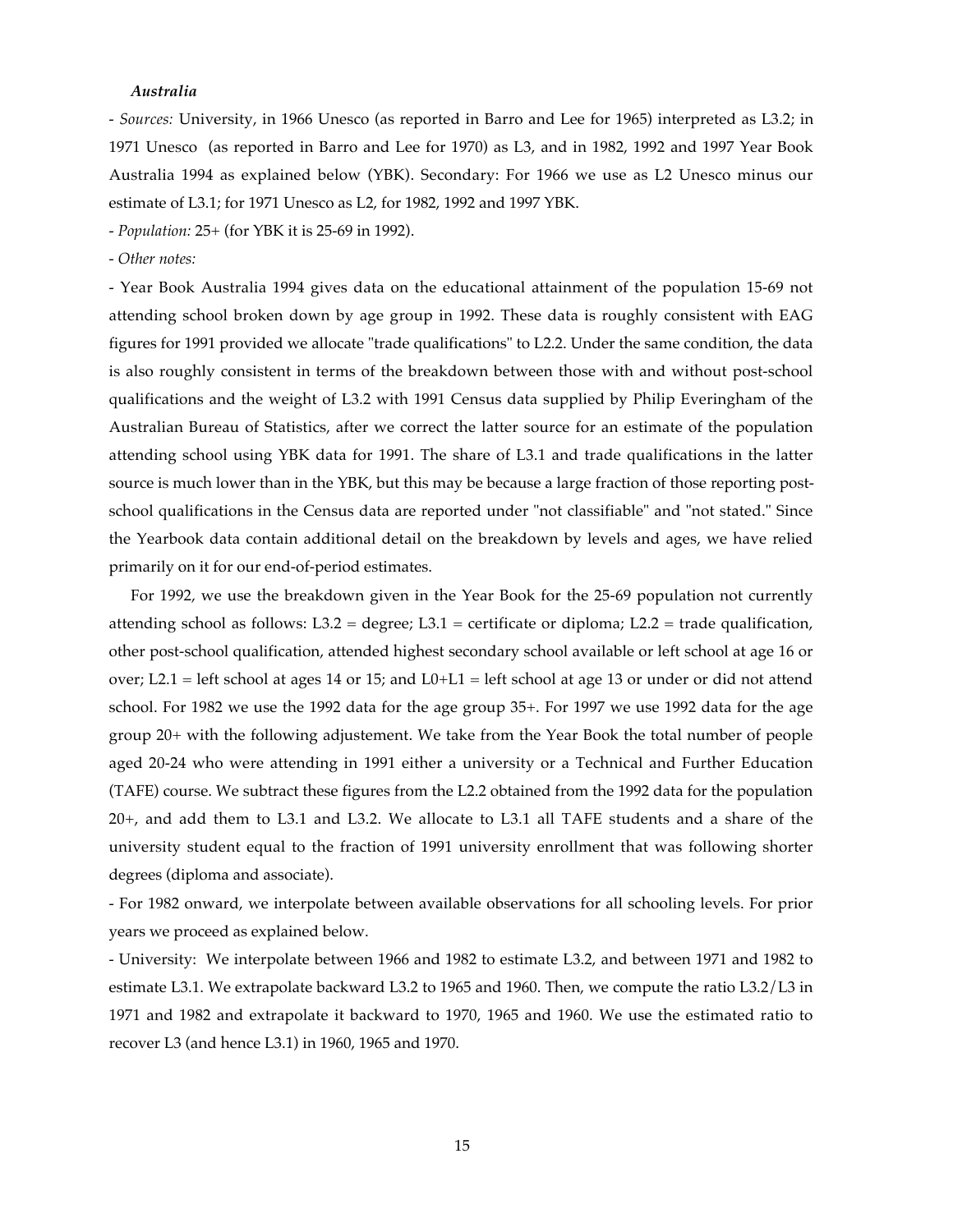- Secondary: We interpolate L2 for missing years after 1966 and extrapolate it backward to 1965 and 1960. We then compute the ratio L2.2/L2 in 1982 and 1992 and extrapolate it backward. Using this ratio we estimate L2.1 and L2.2.

## *West Germany*

- *Sources:* Walter Hörner, of the Federal Statistical Office, provided partial data for the territory of the former West Germany from the 1961, 1970 and 1987 Censuses and the Labor Force Surveys of 1976, 1982, 1985, 1991 and 1995. We will refer to these data below as NAT2.

- L3.2: NAT2 for 1961, 1970, 1976, 1982, 1985, 1991 and 1995.

- L3.1: NAT2 for 1976, 1982, 1985, 1991 and 1995.

- L1: NAT2 for 1970 and 1985,

- For L2.2 we use NAT2 for 1991 and 1995, EAG for 1989 and for 1970 and 1980 DYB interpreted as L2.2.

*- Population:* DYB, 25+; EAG, 25-64; NAT2 **(?)**.

*- Other notes:*

- University: We interpolate between available observations. For L2 we extrapolate backward to estimate 1960. To estimate L3.1 in 1960, 1965 and 1970, we extrapolate back the L3.1/L3.2 ratio using its 1976 and 1982 values and use the result and the observed values of L3.2 in these years to compute L3.1.

- Primary schooling: we interpolate and extrapolate to recover missing observations, assuming that L1 becomes zero from 1990 onward (the extrapolation becomes negative otherwise).

- Given L1 and L3 we have an estimate of L2. In some years we have a direct observation of L2.2 and we recover L2.1 as the difference L2 - L2.2. To separate L2.1 from L2.2 in 1960 and 1965, we extrapolate backward the ratio L2.1/L2 using the 1970 and 1980 observations and apply the result to L.2. For 1975, 1985 and 1990 we interpolate L2.2 between available observations and obtain L2.1 as a residual.

## *United Germany* (only in 1991 and 1995)

- We use EAG for 1991 and data from the Labor Force Survey (25-64) collected by the OECD for the INES project for 1995. NAT2 gives a reading for L1 in 1996. We project it backward to 1995 and 1991 using the annual growth rate of L1 between 1970 and 1985 in West Germany. For each year, we subtract the result of this projection from the original L2.1 value.

## *Canada*

*- Sources:* Statistics Canada has provided us with data on L1+L2.1, L2.2, L3.1 and L3.2 at five year intervals between 1971 and 1996 and with additional observations for L1+L2.1, L2.2+L3.1 and L3.2 for 1951 and 1961. For 1961 we use UNESCO data for L3 and estimate L3.1 as the difference between the UNESCO figure and the L3.2 reading provided by Statistics Canada. For 1961 we subtract from the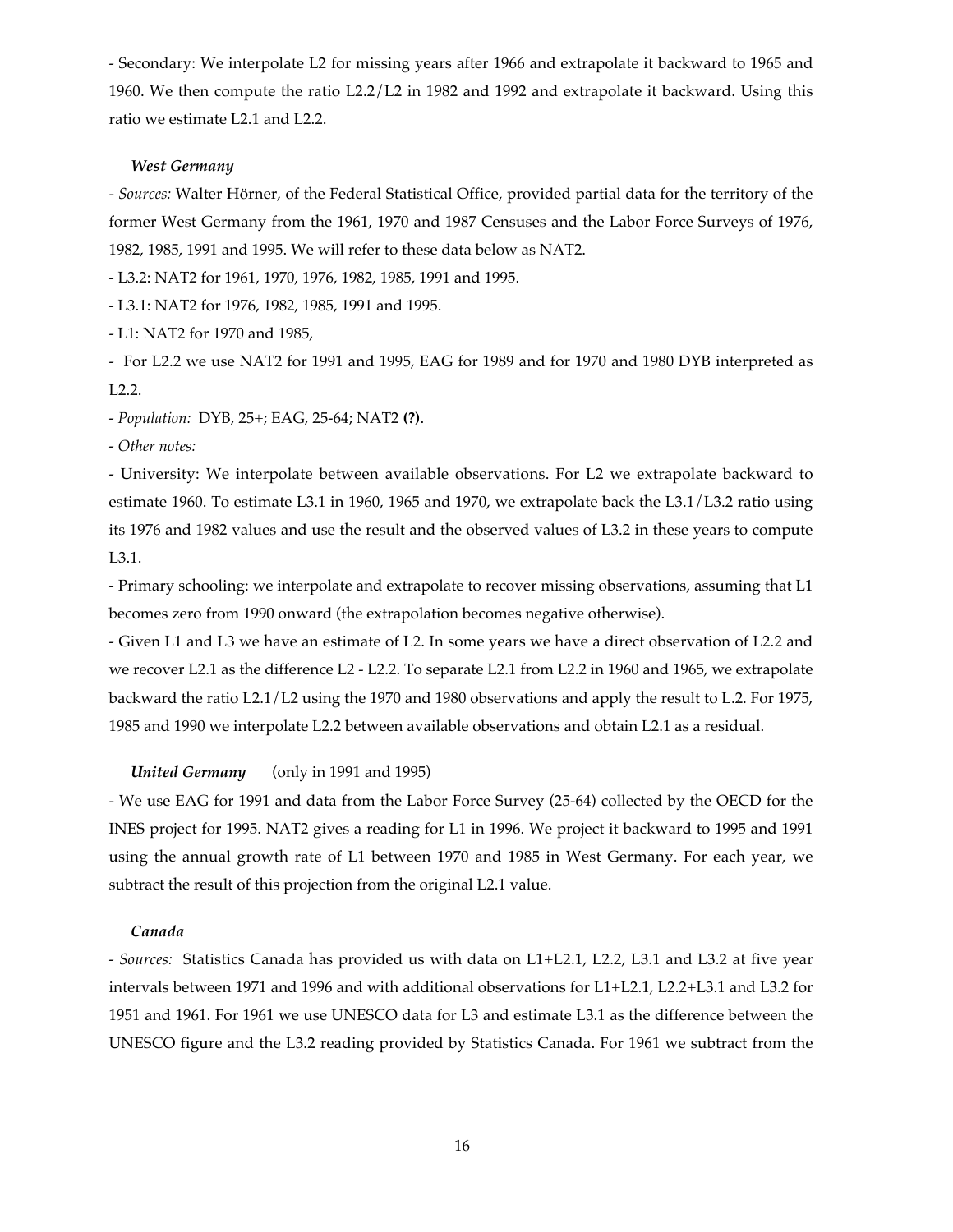reported figure for L2.2+L3.1 our estimate of L3.1 to obtain L2.2. We use LFS data provided by the OECD to obtain the ratio L1/(L1+L2.1) for 1995.

*- Population:* 25+.

*- Other notes:*

*-* We interpolate to fill in missing observations and to estimate values at five-year intervals starting in 1960 rather than in 1961. For secondary schooling and L3.1, we use the 1961 and 1971 observations or estimates to extrapolate back to 1960. For L3.2 we interpolate between 1951 and 1961.

- We interpret as L3.2 data on people who have obtained a Bachelors or higher university degree, and as L3.1 other non-university higher education, shorter degrees and university attendance without a degree. For L1+L2.1 we use data on less than grade 9 achievement, and for L2.2 the sum of grades 9-13 and trades certificate or diploma.

- No data are reported by Statistics Canada for L2.1, which is grouped together with L2.1 as a single category (less than grade 9). For 1995 we have separate estimates of L1 and L2.1 from Labour Force Survey data provided by the OECD. To estimate L2.1 in 1995 we apply the ratio L1/(L1+L2.1) from these data to the total L1+L2.1 from Statistics Canada. For earlier years, we extrapolate back this ratio using the growth rate of the same ratio for the US and proceed in the same way.

# **5. Data tables and comparative figures**

Tables 4-6 contain our estimates of attainment levels (in percentages) for the adult population. We report higher and secondary attainment for all countries in the sample, and an illiteracy series for four countries (Spain, Italy, Greece and Portugal). For the remaining countries, illiteracy rates are extremely low and are therefore ignored. Primary attainment can be obtained as  $L1 = 100 - L3 - L2$  (-L0). Character types are used to indicate data quality as indicated in the note to Table 4.

Table 7 contains an estimate of the average number of years of total schooling. This variable is constructed by combining the attainment series with the cumulative durations by educational level and country given in Table 2.

Tables 8-10 give the data sources and summarize the estimation method used to obtain each observation. See the notes to Table 8 for a key to the notation used in these tables. Notice that interpolations are generally constructed taking into account the exact year to which the original observation refers, rather than bringing them to the beginning or the end of the quinquenium.

Figures A1-A3 compare our current estimates (2001, version 2.1) of average years of schooling and secondary and higher attainment rates with those from the previous version of this data set (2000, version 1.0). The use of the newly available national data has resulted in significant changes in our estimates for average years of schooling in Canada, Switzerland, Germany, Finland, Denmark and Norway. In the last two cases the change is due mostly to the important reduction in our estimate of primary attainment. Our estimate of years of schooling in the US changes because we have changed the assumed duration of L1 and L2.1 to make it compatible with our cutoffs for these levels. Figures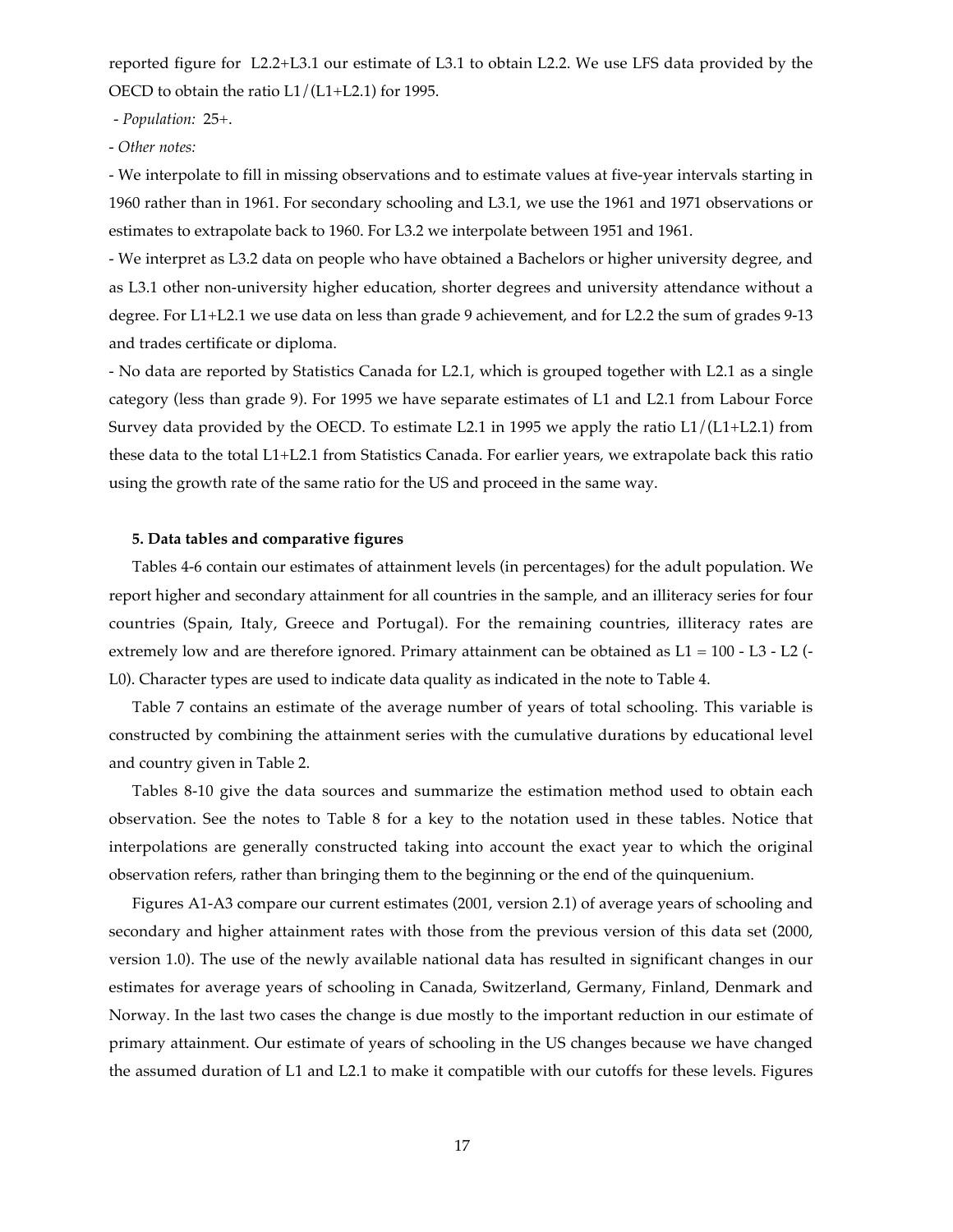B1-B4, finally, plot our new series together with Barro and Lee's (1996) and (2000) estimates to facilitate country-by-country comparisons between the two data sets.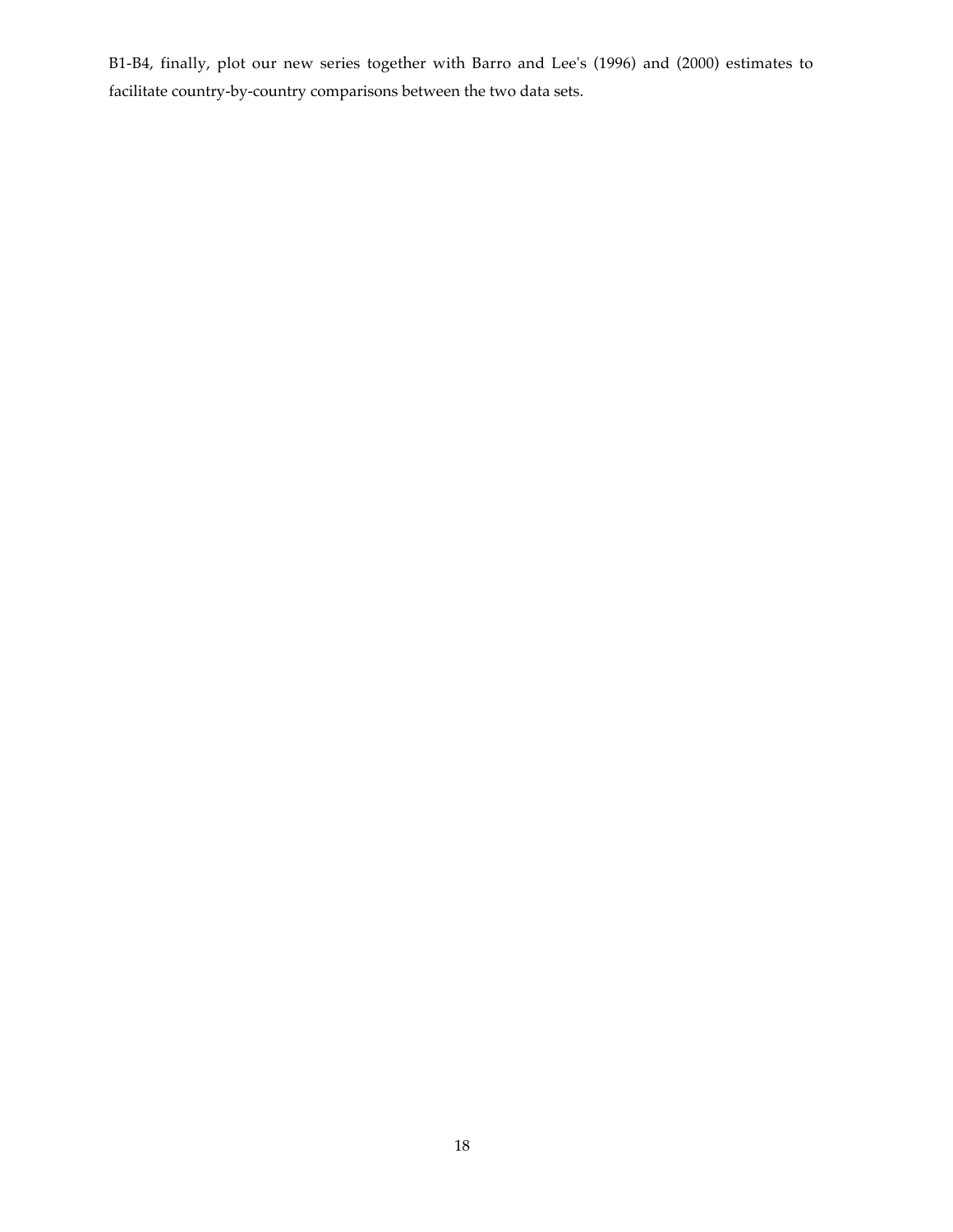**Table 4: University attainment levels**

| Country        | level          | 1960  | 1965  | 1970     | 1975  | 1980  | 1985  | 1990  | 1995  |
|----------------|----------------|-------|-------|----------|-------|-------|-------|-------|-------|
| <b>USA</b>     | L3             | 16.50 | 18.30 | 21.20    | 26.30 | 31.90 | 35.70 | 39.20 | 47.80 |
| <b>USA</b>     | L3.1           | 8.80  | 8.90  | 10.20    | 12.40 | 14.90 | 16.30 | 17.90 | 24.80 |
| <b>USA</b>     | L3.2           | 7.70  | 9.40  | 11.00    | 13.90 | 17.00 | 19.40 | 21.30 | 23.00 |
| Neth.          | L <sub>3</sub> | 3.30  | 4.64  | 5.97     | 8.22  | 10.70 | 13.18 | 15.66 | 19.38 |
| Neth.          | L3.1           | 1.90  | 3.11  | 4.32     | 5.92  | 7.62  | 9.32  | 11.02 | 13.74 |
| Neth.          | L3.2           | 1.40  | 1.53  | 1.65     | 2.30  | 3.08  | 3.86  | 4.64  | 5.64  |
| Italy          | $L3.2 = L3$    | 1.96  | 2.66  | 3.37     | 4.05  | 4.73  | 5.44  | 6.30  | 7.8   |
| Belgium        | L3             | 7.75  | 9.91  | 12.07    | 13.70 | 15.33 | 17.93 | 20.77 | 24.60 |
| Belgium        | L3.1           | 3.75  | 5.16  | 6.57     | 7.02  | 7.46  | 8.87  | 10.59 | 13.56 |
| Belgium        | L3.2           | 4.00  | 4.75  | 5.50     | 6.68  | 7.87  | 9.05  | 10.17 | 11.05 |
| Spain          | L3             | 3.07  | 3.53  | 3.98     | 5.41  | 6.84  | 8.17  | 9.48  |       |
| Spain          | L3.1           | 1.59  | 1.85  | 2.11     | 2.77  | 3.43  | 4.08  | 4.73  |       |
| Spain          | L3.2           | 1.48  | 1.68  | 1.87     | 2.64  | 3.42  | 4.09  | 4.75  |       |
| Greece         | L3             | 3.71  | 4.31  | 4.92     | 6.56  | 8.45  | 9.73  | 10.86 | 14.03 |
| Greece         | L3.1           | 1.13  | 1.31  | 1.49     | 2.43  | 3.56  | 3.41  | 2.93  | 3.74  |
| Greece         | L3.2           | 2.58  | 3.00  | 3.43     | 4.12  | 4.89  | 6.33  | 7.94  | 10.29 |
| Portugal       | L <sub>3</sub> | 1.50  | 1.70  | 1.90     | 3.18  | 4.46  | 5.51  | 6.50  |       |
| Portugal       | L3.1           | 0.40  | 0.45  | $0.50\,$ | 0.82  | 1.15  | 1.41  | 1.65  |       |
| Portugal       | L3.2           | 1.10  | 1.25  | 1.40     | 2.35  | 3.31  | 4.10  | 4.85  |       |
| France         | L <sub>3</sub> | 9.41  | 10.43 | 11.79    | 13.68 | 16.43 | 19.17 | 21.92 |       |
| France         | L3.1           | 6.83  | 7.54  | 8.32     | 9.19  | 11.48 | 13.76 | 16.05 |       |
| France         | L3.2           | 2.58  | 2.89  | 3.48     | 4.49  | 4.95  | 5.41  | 5.87  |       |
| <b>Ireland</b> | L3             | 3.99  | 4.36  | 5.36     | 6.51  | 7.67  | 10.58 | 13.93 | 18.31 |
| Ireland        | L3.1           | 2.03  | 2.22  | 2.73     | 3.31  | 3.90  | 5.38  | 7.09  | 9.18  |
| <b>Ireland</b> | L3.2           | 1.96  | 2.14  | 2.63     | 3.20  | 3.77  | 5.20  | 6.84  | 9.13  |
| Sweden         | L3             | 4.83  | 5.74  | 6.65     | 10.12 | 13.60 | 17.07 | 20.55 | 24.02 |
| Sweden         | L3.1           | 2.1   | 2.405 | 2.71     | 4.68  | 6.65  | 8.62  | 10.59 | 12.56 |
| Sweden         | L3.2           | 2.73  | 3.335 | 3.94     | 5.44  | 6.95  | 8.45  | 9.96  | 11.46 |
| Norway         | L <sub>3</sub> | 4.20  | 5.45  | 6.70     | 8.70  | 11.10 | 13.60 | 15.70 | 19.65 |
| Norway         | L3.1           | 2.00  | 2.50  | 3.00     | 4.41  | 5.96  | 7.54  | 8.88  | 11.28 |
| Norway         | L3.2           | 2.20  | 2.95  | 3.70     | 4.29  | 5.14  | 6.06  | 6.82  | 8.37  |
| Denmark        | L <sub>3</sub> | 7.08  | 9.93  | 12.79    | 14.79 | 16.78 | 18.26 | 19.31 | 20.84 |
| Denmark        | L3.1           | 5.26  | 7.39  | 9.52     | 11.19 | 12.87 | 14.01 | 14.61 | 15.70 |
| Denmark        | L3.2           | 1.81  | 2.55  | 3.28     | 3.60  | 3.92  | 4.25  | 4.70  | 5.14  |
| Finland        | L <sub>3</sub> | 6.86  | 8.53  | 10.21    | 12.56 | 15.11 | 17.58 | 20.20 | 23.63 |
| Finland        | L3.1           | 4.01  | 4.98  | 5.96     | 7.19  | 8.46  | 9.81  | 11.38 | 13.41 |
| Finland        | L3.2           | 2.85  | 3.55  | 4.25     | 5.38  | 6.65  | 7.76  | 8.82  | 10.23 |
| Japan          | L <sub>3</sub> | 7.08  | 8.32  | 9.56     | 12.01 | 14.45 | 17.84 | 21.23 |       |
| Japan          | L3.1           | 3.61  | 3.785 | 3.96     | 4.73  | 5.50  | 7.03  | 8.56  |       |
| Japan          | L3.2           | 3.47  | 4.535 | 5.60     | 7.23  | 8.95  | 10.81 | 12.67 |       |
|                |                |       |       |          |       |       |       |       |       |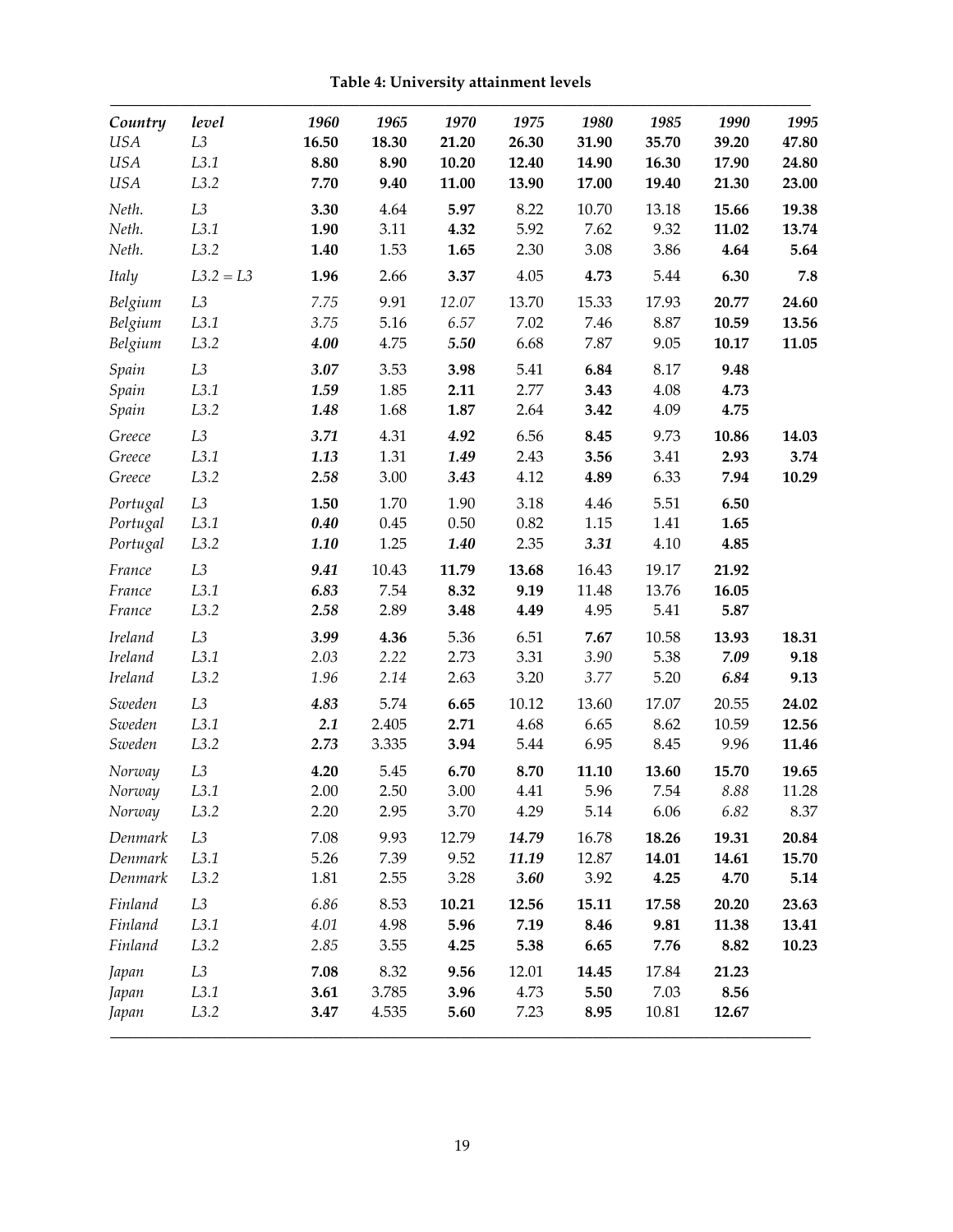| Table 4: University attainment levels (continued) |
|---------------------------------------------------|
|---------------------------------------------------|

| Country     | level          | 1960  | 1965  | 1970  | 1975  | 1980  | 1985  | 1990  | 1995  |
|-------------|----------------|-------|-------|-------|-------|-------|-------|-------|-------|
| N. Zealand  | L <sub>3</sub> | 11.96 | 14.08 | 16.20 | 18.90 | 21.44 | 22.55 | 23.30 | 25.10 |
| N. Zealand  | L3.1           | 7.86  | 9.11  | 10.31 | 11.83 | 13.19 | 13.14 | 12.69 | 13.20 |
| N. Zealand  | L3.2           | 4.09  | 4.97  | 5.89  | 7.07  | 8.25  | 9.41  | 10.61 | 11.90 |
| UK          | L3             | 4.90  | 6.26  | 7.63  | 8.85  | 10.04 | 11.90 | 13.93 |       |
| UK          | L3.1           | 3.10  | 3.72  | 4.35  | 4.61  | 4.79  | 5.61  | 6.59  |       |
| UK          | L3.2           | 1.80  | 2.54  | 3.28  | 4.24  | 5.25  | 6.29  | 7.34  |       |
| Switzerland | L <sub>3</sub> | 4.24  | 5.80  | 7.36  | 9.17  | 10.98 | 14.11 | 17.24 | 19.11 |
| Switzerland | L3.1           | 1.47  | 2.74  | 4.00  | 5.08  | 6.15  | 8.63  | 11.10 | 11.08 |
| Switzerland | L3.2           | 2.77  | 3.07  | 3.36  | 4.10  | 4.83  | 5.48  | 6.14  | 8.03  |
| Austria     | L <sub>3</sub> | 4.12  | 4.50  | 4.88  | 6.03  | 7.36  | 9.23  | 11.24 | 12.40 |
| Austria     | L3.1           | 1.96  | 2.14  | 2.32  | 2.87  | 3.50  | 4.39  | 5.35  | 5.90  |
| Austria     | L3.2           | 2.16  | 2.36  | 2.56  | 3.16  | 3.86  | 4.84  | 5.89  | 6.50  |
| Australia   | L3             | 10.60 | 15.98 | 20.64 | 24.46 | 28.15 | 30.17 | 31.08 | 33.05 |
| Australia   | L3.1           | 7.91  | 11.62 | 14.60 | 16.74 | 18.75 | 19.86 | 20.37 | 21.60 |
| Australia   | L3.2           | 2.69  | 4.36  | 6.04  | 7.72  | 9.40  | 10.31 | 10.71 | 11.46 |
| W. Germany  | L <sub>3</sub> | 4.18  | 6.72  | 9.12  | 11.35 | 13.20 | 15.60 | 18.52 | 20.50 |
| W. Germany  | L3.1           | 2.14  | 3.36  | 4.42  | 5.32  | 5.97  | 6.70  | 7.78  | 7.80  |
| W. Germany  | L3.2           | 2.03  | 3.37  | 4.70  | 6.03  | 7.23  | 8.90  | 10.73 | 12.70 |
| Germany*    | L <sub>3</sub> |       |       |       |       |       |       | 21.80 | 22.60 |
| Germany     | L3.1           |       |       |       |       |       |       | 10.60 | 9.69  |
| Germany     | L3.2           |       |       |       |       |       |       | 11.20 | 12.91 |
| Canada      | L <sub>3</sub> | 12.36 | 16.42 | 20.57 | 29.32 | 36.26 | 40.38 | 43.82 | 48.02 |
| Canada      | L3.1           | 9.07  | 12.22 | 15.37 | 22.16 | 27.06 | 29.58 | 31.36 | 33.54 |
| Canada      | L3.2           | 3.29  | 4.20  | 5.20  | 7.16  | 9.20  | 10.80 | 12.46 | 14.48 |

*(\*) Germany* refers to the united country. In this case, the "1990" observations refer to 1991.

*- Note:* Character types are used to indicate the quality of the data. A **bold** character indicates a direct census or survey observation (or interpolation from census or survey data no more than two years away in time). *Bold italic* indicates that we are using census or survey data (usually from Unesco or DYB compilations) after reinterpreting it as an attainment category slightly different from the one reported in the original source. *Italics* are used for educated guesses based on census or survey information (e.g. when we apply ratios from a census sources to DYB totals to break down an attainment category into subcategories). The rest of the observations are interpolations or more uncertain estimates.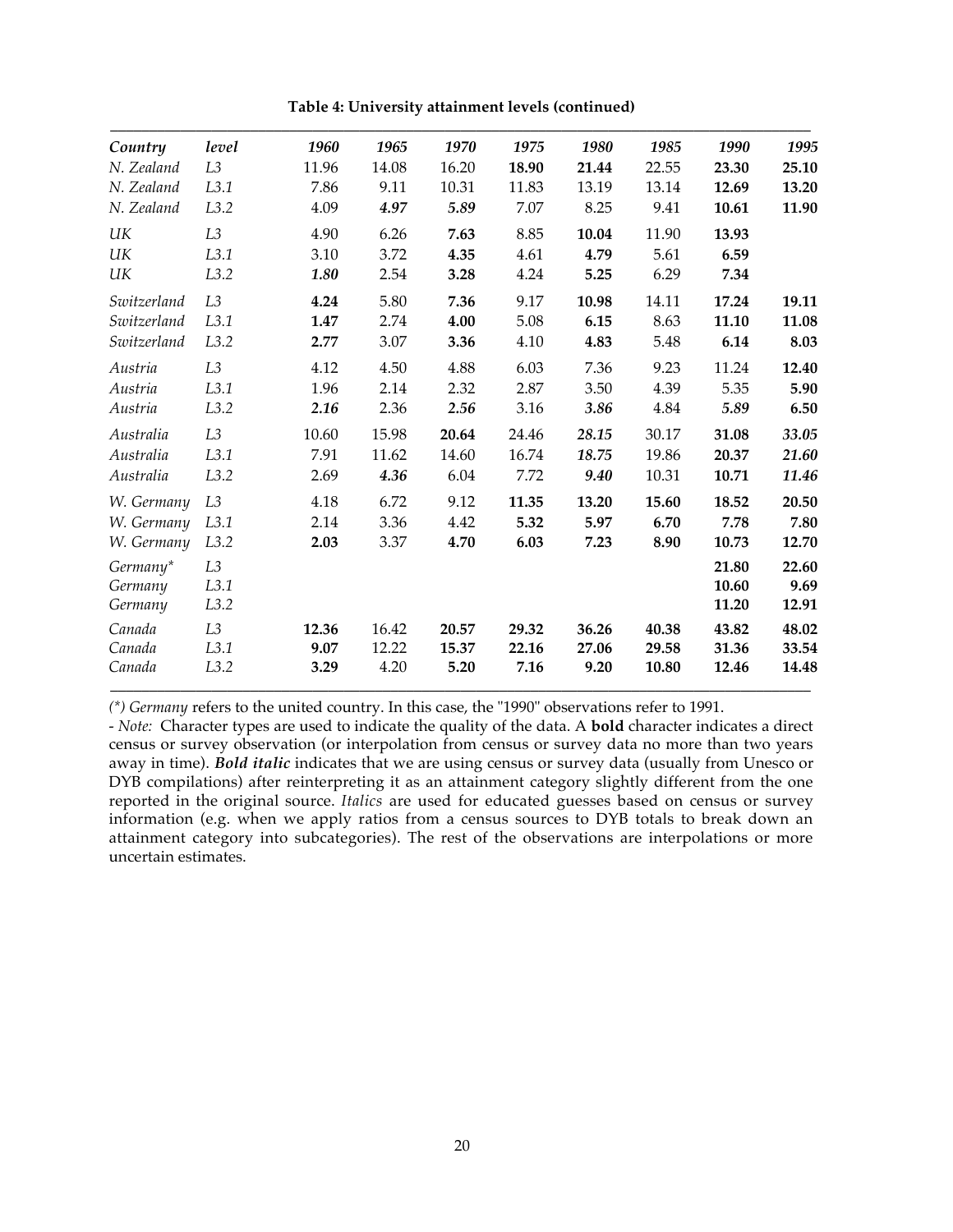| <b>USA</b>     | L.2               |       | 1965  | 1970  | 1975  | 1980  | 1985  | 1990  | 1995  |
|----------------|-------------------|-------|-------|-------|-------|-------|-------|-------|-------|
|                |                   | 75.20 | 74.90 | 73.50 | 69.50 | 64.80 | 61.60 | 58.40 | 50.40 |
| <b>USA</b>     | L2.1              | 31.40 | 26.20 | 22.40 | 17.70 | 14.10 | 11.20 | 8.80  | 6.50  |
| <b>USA</b>     | L2.2              | 43.80 | 48.70 | 51.10 | 51.80 | 50.70 | 50.40 | 49.60 | 43.90 |
| Neth.          | L.2               | 40.60 | 46.00 | 51.39 | 55.18 | 58.57 | 61.96 | 65.35 | 65.62 |
| Neth.          | L2.1              | 33.50 | 37.81 | 42.13 | 40.12 | 36.52 | 32.93 | 29.34 | 26.95 |
| Neth.          | L <sub>2</sub> .2 | 7.10  | 8.18  | 9.26  | 15.07 | 22.05 | 29.03 | 36.01 | 38.67 |
| Italy          | L2                | 12.84 | 17.85 | 22.87 | 28.44 | 34.15 | 40.88 | 47.87 | 52.64 |
| Italy          | L2.1              | 8.92  | 12.28 | 15.65 | 19.32 | 23.06 | 26.56 | 30.00 | 30.35 |
| Italy          | L <sub>2</sub> .2 | 3.92  | 5.57  | 7.22  | 9.12  | 11.09 | 14.32 | 17.87 | 22.29 |
| Belgium        | L2                | 27.55 | 31.05 | 34.55 | 40.07 | 45.59 | 48.35 | 50.24 | 51.44 |
| Belgium        | L2.1              | 22.14 | 23.14 | 24.13 | 25.99 | 27.85 | 29.11 | 30.14 | 30.87 |
| Belgium        | L2.2              | 5.41  | 7.91  | 10.41 | 14.07 | 17.74 | 19.24 | 20.10 | 20.58 |
| Spain          | L2                | 4.20  | 5.03  | 5.85  | 9.21  | 12.57 | 19.74 | 27.86 |       |
| Spain          | L2.1              | 2.17  | 2.71  | 3.24  | 5.21  | 7.18  | 10.95 | 15.17 |       |
| Spain          | L2.2              | 2.03  | 2.32  | 2.61  | 4.00  | 5.39  | 8.79  | 12.69 |       |
| Greece         | $\mathcal{L}2$    | 12.53 | 13.75 | 14.97 | 16.89 | 19.00 | 22.30 | 25.89 | 33.02 |
| Greece         | L2.1              | 4.31  | 4.58  | 4.86  | 5.34  | 5.87  | 6.10  | 6.24  | 7.92  |
| Greece         | L2.2              | 8.22  | 9.17  | 10.11 | 11.56 | 13.13 | 16.20 | 19.65 | 25.10 |
| Portugal       | L2                | 6.40  | 6.60  | 6.80  | 8.53  | 10.25 | 12.28 | 14.38 |       |
| Portugal       | L <sub>2.1</sub>  | 2.90  | 3.07  | 3.24  | 4.19  | 5.13  | 6.30  | 7.53  |       |
| Portugal       | L2.2              | 3.50  | 3.53  | 3.56  | 4.34  | 5.12  | 5.98  | 6.85  |       |
| France         | L2                | 47.45 | 53.99 | 59.28 | 62.70 | 61.38 | 60.06 | 58.74 |       |
| France         | L2.1              | 36.18 | 40.31 | 41.40 | 37.95 | 33.68 | 29.41 | 25.15 |       |
| France         | L <sub>2</sub> .2 | 11.27 | 13.69 | 17.89 | 24.75 | 27.70 | 30.64 | 33.59 |       |
| <b>Ireland</b> | L2                | 22.98 | 25.96 | 30.09 | 34.50 | 38.92 | 42.36 | 45.56 | 51.69 |
| <b>Ireland</b> | L2.1              | 12.43 | 13.48 | 14.86 | 16.32 | 17.79 | 18.49 | 19.00 | 22.81 |
| <b>Ireland</b> | L <sub>2</sub> .2 | 10.56 | 12.48 | 15.23 | 18.18 | 21.13 | 23.87 | 26.56 | 28.87 |
| Sweden         | L2                | 30.22 | 33.80 | 37.38 | 40.97 | 44.57 | 48.16 | 51.76 | 55.35 |
| Sweden         | L2.1              | 7.25  | 8.39  | 9.53  | 9.86  | 10.19 | 10.51 | 10.84 | 11.17 |
| Sweden         | L2.2              | 22.97 | 25.41 | 27.85 | 31.12 | 34.38 | 37.65 | 40.91 | 44.18 |
| Norway         | L2                | 93.67 | 92.50 | 91.34 | 89.42 | 87.11 | 84.69 | 82.68 | 78.81 |
| Norway         | L2.1              | 77.37 | 72.40 | 67.44 | 61.92 | 55.01 | 46.39 | 41.28 | 30.16 |
| Norway         | L2.2              | 16.3  | 20.1  | 23.9  | 27.5  | 32.1  | 38.3  | 41.4  | 48.65 |
| Norway         | $L1+L2.1$         | 79.5  | 74.45 | 69.4  | 63.8  | 56.8  | 48.1  | 42.9  | 31.7  |
| Denmark        | L2                | 90.79 | 88.02 | 85.24 | 83.33 | 81.42 | 80.03 | 79.06 | 77.62 |
| Denmark        | L2.1              | 54.84 | 52.34 | 49.85 | 45.21 | 40.58 | 37.76 | 37.32 | 34.66 |
| Denmark        | L2.2              | 35.95 | 35.67 | 35.40 | 38.12 | 40.85 | 42.27 | 41.75 | 42.96 |
| Denmark        | $L1+L2.1$         | 56.98 | 54.39 | 51.81 | 47.09 | 42.37 | 39.47 | 38.94 | 36.20 |

**Table 5: Secondary attainment levels**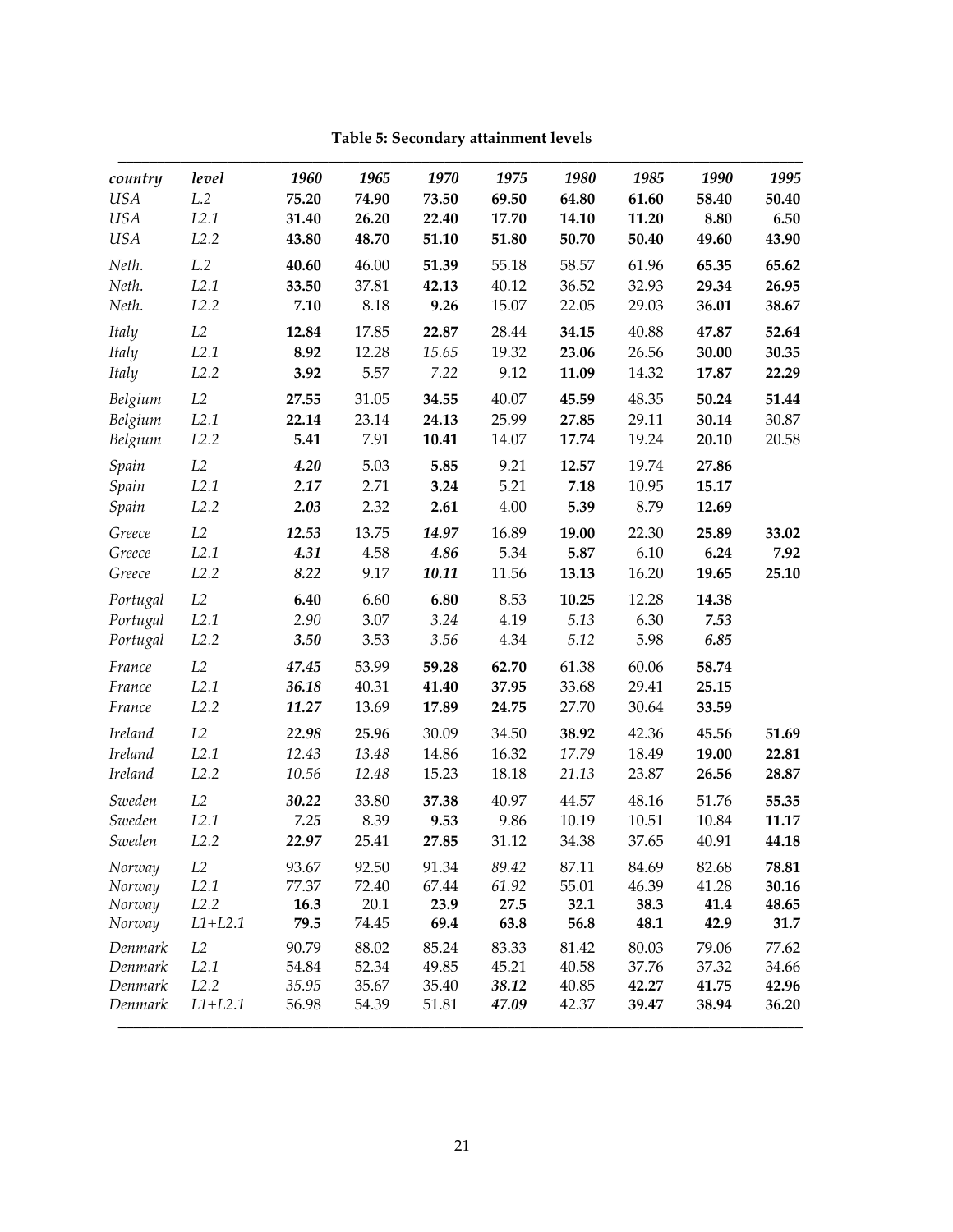| country         | level      | 1960  | 1965  | 1970  | 1975  | 1980  | 1985  | 1990  | 1995  |
|-----------------|------------|-------|-------|-------|-------|-------|-------|-------|-------|
| Finland         | L2         | 27.80 | 38.08 | 47.37 | 55.42 | 62.81 | 68.42 | 72.41 | 74.21 |
| Finland         | L2.1       | 21.80 | 28.77 | 34.75 | 39.19 | 41.09 | 42.11 | 42.00 | 41.53 |
| Finland         | L2.2       | 6.00  | 9.31  | 12.62 | 16.22 | 21.72 | 26.32 | 30.41 | 32.67 |
| Finland         | $L1 + 2.1$ | 87.14 | 82.16 | 77.17 | 71.21 | 63.17 | 56.11 | 49.38 | 43.69 |
| Japan           | L2         | 44.41 | 48.83 | 52.89 | 58.55 | 63.21 | 64.48 | 65.20 |       |
| Japan           | L2.1       | 22.75 | 23.45 | 23.79 | 24.13 | 23.47 | 22.41 | 20.80 |       |
| Japan           | L2.2       | 21.66 | 25.38 | 29.1  | 34.42 | 39.74 | 42.07 | 44.4  |       |
| Japan           | $L1 + 2.1$ | 71.26 | 66.3  | 61.34 | 53.58 | 45.81 | 40.09 | 34.37 |       |
| N.Zealand       | L2         | 53.82 | 54.80 | 55.78 | 56.77 | 57.75 | 58.70 | 59.63 | 58.65 |
| N.Zealand       | L2.1       | 21.11 | 21.49 | 21.88 | 22.27 | 22.65 | 18.71 | 13.52 | 11.30 |
| N.Zealand       | L2.2       | 32.71 | 33.31 | 33.90 | 34.50 | 35.10 | 39.99 | 46.11 | 47.35 |
| UK              | L2         | 46.75 | 49.42 | 51.90 | 55.76 | 59.29 | 62.54 | 65.33 |       |
| UK              | L2.1       | 22.25 | 22.72 | 23.00 | 23.23 | 23.12 | 22.74 | 21.89 |       |
| UK              | L2.2       | 24.50 | 26.70 | 28.90 | 32.53 | 36.17 | 39.80 | 43.44 |       |
| UK              | $L1 + 2.1$ | 70.60 | 67.04 | 63.47 | 58.61 | 53.79 | 48.29 | 42.63 |       |
| Switzerl.       | L2         | 64.53 | 67.73 | 70.93 | 71.79 | 72.65 | 72.19 | 71.72 | 71.62 |
| Switzerl.       | L2.1       | 21.19 | 20.59 | 19.98 | 19.58 | 19.17 | 18.13 | 17.10 | 14.88 |
| Switzerl.       | L2.2       | 43.34 | 47.15 | 50.95 | 52.22 | 53.48 | 54.05 | 54.63 | 56.74 |
| Austria         | L2         | 73.01 | 74.82 | 77.03 | 79.79 | 83.26 | 87.13 | 86.59 | 86.89 |
| Austria         | L2.1       | 41.25 | 42.25 | 43.65 | 43.23 | 42.92 | 43.37 | 39.49 | 35.39 |
| Austria         | L2.2       | 31.76 | 32.57 | 33.38 | 36.56 | 40.33 | 43.76 | 47.10 | 51.50 |
| Austria         | $L1 + 2.1$ | 64.12 | 62.93 | 61.74 | 57.41 | 52.30 | 47.00 | 41.66 | 36.10 |
| Australia       | L2         | 40.89 | 44.26 | 47.63 | 53.73 | 60.52 | 63.22 | 63.21 | 61.96 |
| Australia       | L2.1       | 24.33 | 24.91 | 25.28 | 26.80 | 28.25 | 27.49 | 25.46 | 23.57 |
| Australia       | L2.2       | 16.57 | 19.35 | 22.34 | 26.93 | 32.26 | 35.73 | 37.74 | 38.39 |
| W. Germany L2   |            | 73.56 | 75.04 | 76.68 | 78.48 | 80.67 | 82.30 | 81.48 | 79.50 |
| W. Germany L2.1 |            | 40.17 | 37.27 | 34.28 | 30.98 | 28.07 | 25.03 | 21.03 | 18.60 |
| W. Germany L2.2 |            | 33.38 | 37.78 | 42.40 | 47.50 | 52.60 | 57.27 | 60.45 | 60.90 |
| Germany*        | L2         |       |       |       |       |       |       | 73.65 | 74.79 |
| Germany         | L2.1       |       |       |       |       |       |       | 13.65 | 13.71 |
| Germany         | L2.2       |       |       |       |       |       |       | 60.00 | 61.08 |
| Canada          | L2         | 69,73 | 67,87 | 66,66 | 59.78 | 55.16 | 52.45 | 49.95 | 46.67 |
| Canada          | L2.1       | 31,91 | 28,65 | 26,04 | 22.16 | 17.72 | 14.29 | 10.69 | 8.93  |
| Canada          | L2.2       | 37.82 | 39.22 | 40.62 | 37.62 | 37.44 | 38.16 | 39.26 | 37.74 |
| Canada          | $L1 + 2.1$ | 49.82 | 44.36 | 38.81 | 33.06 | 26.30 | 21.46 | 16.92 | 14.24 |
|                 |            |       |       |       |       |       |       |       |       |

**Table 5: Secondary attainment levels (continued)**

*(\*) Germany* refers to the united country. In this case, the "1990" observations refer to 1991.

# **Table 6: Illiteracy rates**

| country      | level | 1960  | 1965  | 1970  | 1975  | 1980  | 1985  | 1990  | 1995 |
|--------------|-------|-------|-------|-------|-------|-------|-------|-------|------|
| <b>Italy</b> | L0    | 8.58  | 7.29  | 6.00  | 5.10  | 3.41  | 2.698 | 2.23  | 1.77 |
| Spain        | L0    | 11.20 | 10.63 | 10.05 | 9.48  | 8.90  | 7.01  | 4.79  |      |
| Greece       | L0    | 23.92 | 20.81 | 17.69 | 14.78 | 11.92 | 10.35 | 9.09  | 7.84 |
| Portugal     | L0    | 34.00 | 30.20 | 26.40 | 22.60 | 18.30 | 15.70 | 12.80 |      |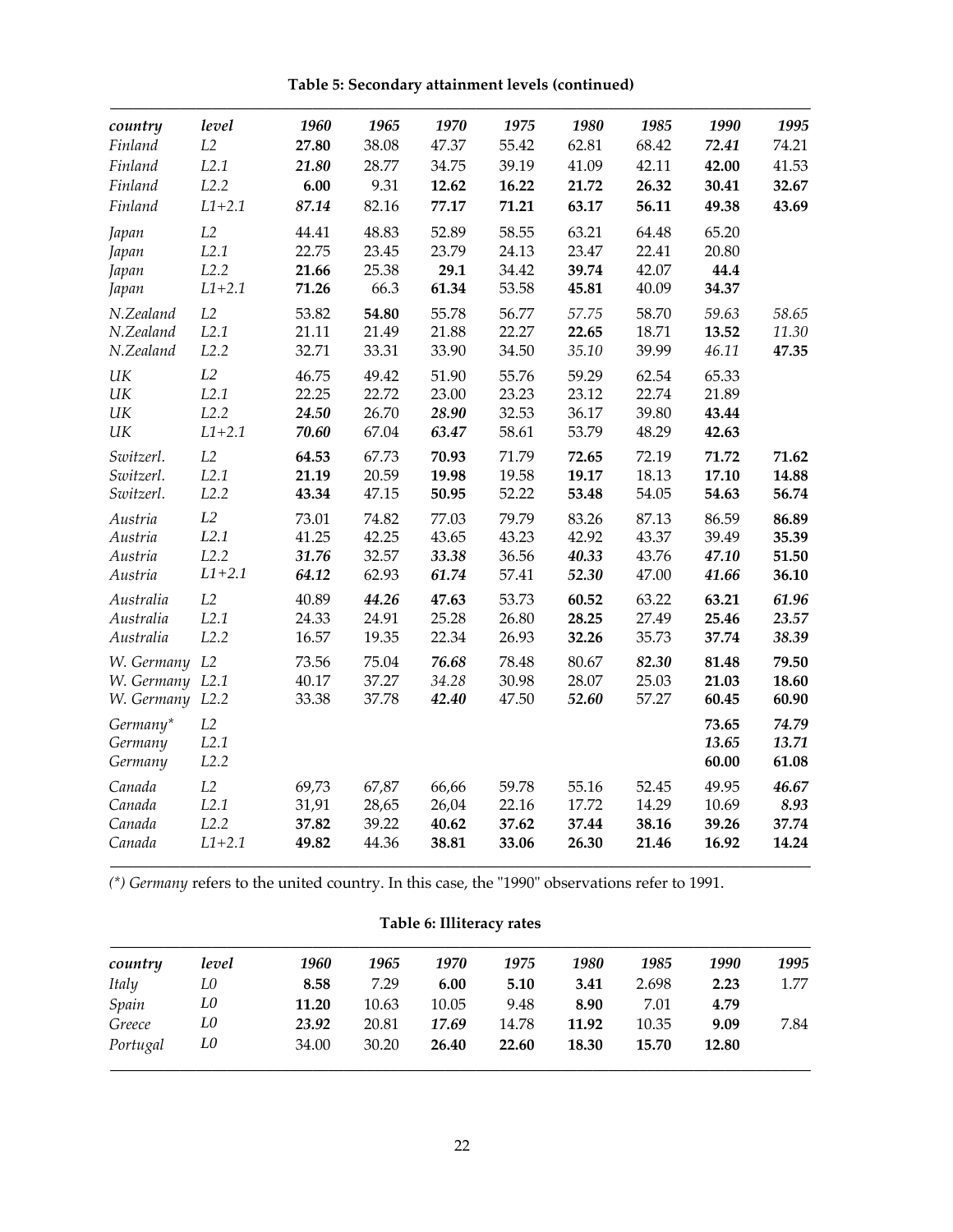| country        | 1960  | 1965  | 1970  | 1975  | 1980  | 1985  | 1990  | 1995  |
|----------------|-------|-------|-------|-------|-------|-------|-------|-------|
| Australia      | 9.84  | 10.48 | 11.06 | 11.72 | 12.41 | 12.76 | 12.88 | 13.01 |
| Austria        | 9.00  | 9.16  | 9.34  | 9.75  | 10.28 | 10.88 | 11.31 | 11.71 |
| Belgium        | 7.73  | 8.11  | 8.49  | 8.92  | 9.36  | 9.73  | 10.08 | 10.49 |
| Canada         | 10.37 | 10.73 | 11.12 | 11.63 | 12.13 | 12.46 | 12.74 | 13.00 |
| Denmark        | 10.78 | 10.94 | 11.10 | 11.32 | 11.54 | 11.68 | 11.73 | 11.87 |
| Finland        | 7.65  | 8.21  | 8.74  | 9.32  | 9.94  | 10.48 | 10.97 | 11.40 |
| France         | 8.13  | 8.57  | 9.04  | 9.57  | 9.86  | 10.16 | 10.45 |       |
| W. Germany     | 9.91  | 10.44 | 10.97 | 11.50 | 12.01 | 12.55 | 12.95 | 13.11 |
| United Germany |       |       |       |       |       |       | 12.85 | 13.06 |
| Greece         | 5.56  | 5.87  | 6.18  | 6.62  | 7.09  | 7.51  | 7.91  | 8.68  |
| <b>Ireland</b> | 7.36  | 7.54  | 7.84  | 8.17  | 8.49  | 8.94  | 9.41  | 10.06 |
| <b>Italy</b>   | 5.41  | 5.80  | 6.19  | 6.58  | 6.98  | 7.51  | 8.04  | 8.62  |
| Japan          | 8.62  | 8.98  | 9.34  | 9.90  | 10.42 | 10.84 | 11.24 |       |
| Netherlands    | 8.11  | 8.48  | 8.85  | 9.35  | 9.88  | 10.42 | 10.95 | 11.39 |
| Norway         | 9.68  | 9.87  | 10.07 | 10.29 | 10.57 | 10.90 | 11.11 | 11.56 |
| New Zealand    | 10.46 | 10.72 | 10.98 | 11.30 | 11.60 | 11.86 | 12.11 | 12.26 |
| Portugal       | 4.37  | 4.62  | 4.87  | 5.29  | 5.73  | 6.06  | 6.41  |       |
| Spain          | 4.97  | 5.08  | 5.19  | 5.53  | 5.87  | 6.45  | 7.10  |       |
| Sweden         | 8.04  | 8.30  | 8.57  | 9.08  | 9.60  | 10.11 | 10.62 | 11.14 |
| Switzerland    | 10.43 | 10.79 | 11.15 | 11.39 | 11.63 | 11.93 | 12.23 | 12.50 |
| <b>USA</b>     | 10.56 | 10.96 | 11.32 | 11.76 | 12.15 | 12.44 | 12.67 | 13.01 |
| UК             | 8.57  | 8.84  | 9.10  | 9.44  | 9.77  | 10.15 | 10.52 |       |

**Table 7: Average years of schooling**